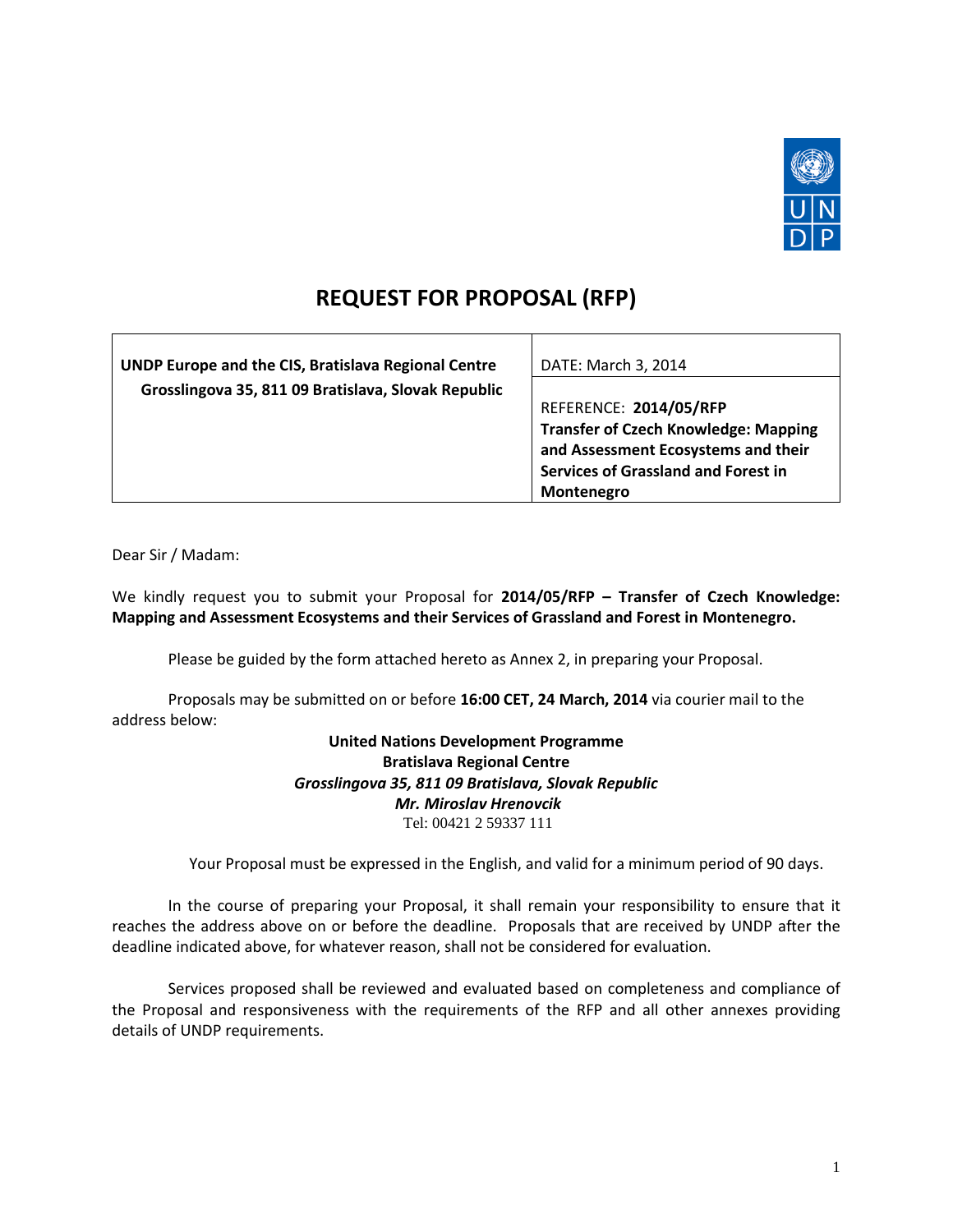The Proposal that complies with all of the requirements, meets all the evaluation criteria and offers the best value for money shall be selected and awarded the contract. Any offer that does not meet the requirements shall be rejected.

Any discrepancy between the unit price and the total price shall be re-computed by UNDP, and the unit price shall prevail and the total price shall be corrected. If the Service Provider does not accept the final price based on UNDP's re-computation and correction of errors, its Proposal will be rejected.

No price variation due to escalation, inflation, fluctuation in exchange rates, or any other market factors shall be accepted by UNDP after it has received the Proposal. At the time of Award of Contract or Purchase Order, UNDP reserves the right to vary (increase or decrease) the quantity of services and/or goods, by up to a maximum twenty five per cent (25%) of the total offer, without any change in the unit price or other terms and conditions.

Any Contract or Purchase Order that will be issued as a result of this RFP shall be subject to the General Terms and Conditions attached hereto. The mere act of submission of a Proposal implies that the Service Provider accepts without question the General Terms and Conditions of UNDP, herein attached as Annex 3.

Please be advised that UNDP is not bound to accept any Proposal, nor award a contract or Purchase Order, nor be responsible for any costs associated with a Service Providers preparation and submission of a Proposal, regardless of the outcome or the manner of conducting the selection process.

UNDP's vendor protest procedure is intended to afford an opportunity to appeal for persons or firms not awarded a Purchase Order or Contract in a competitive procurement process. In the event that you believe you have not been fairly treated, you can find detailed information about vendor protest procedures in the following link[: http://www.undp.org/procurement/protest.shtml.](http://www.undp.org/procurement/protest.shtml)

UNDP encourages every prospective Service Provider to prevent and avoid conflicts of interest, by disclosing to UNDP if you, or any of your affiliates or personnel, were involved in the preparation of the requirements, design, cost estimates, and other information used in this RFP.

UNDP implements a zero tolerance on fraud and other proscribed practices, and is committed to preventing, identifying and addressing all such acts and practices against UNDP, as well as third parties involved in UNDP activities. UNDP expects its Service Providers to adhere to the UN Supplier Code of Conduct found in this link: [http://www.un.org/depts/ptd/pdf/conduct\\_english.pdf](http://www.un.org/depts/ptd/pdf/conduct_english.pdf)

Thank you and we look forward to receiving your Proposal.

 *Zuzana Cerna Administrative Analyst* 03/03/2014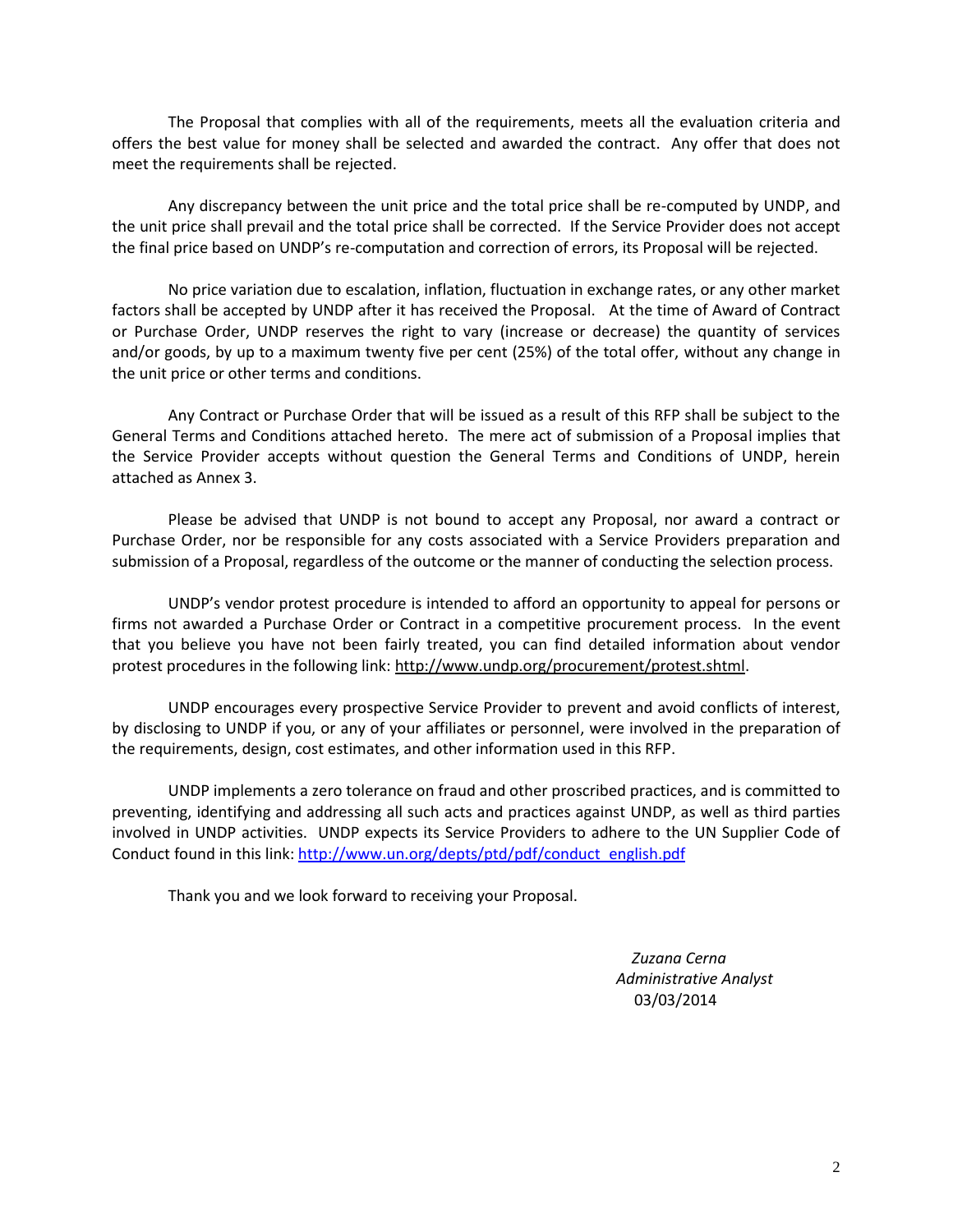# **Description of Requirements**

Context of the Requirement Mostly rural and semi-rural northern region of Montenegro represents, from biodiversity point, area to be considered as on one of the Europe biodiversity hot spots. Still pristine nature is increasingly under threat and pressure since at the same time human development levels in the mostly rural and semi-rural northern region of Montenegro lag behind national levels. The northern region makes up 53% of the territory, inhabited by 29% but contributes the GDP with only 18%. GDP per capita in the northern region is only 46.1% of the national product standard per capita clearly indicating the region's underdevelopment and compared with the GDP of the south region of 13.46% above the Montenegrin average national product per capita. The north faces economic hardship and development challenges in socio-economic, employment and educational opportunities, infrastructure and tourist accommodation quality facilities, quality public services and facilities, gender equality, migration, etc. Additionally, the privatisation is slow and the restructuring is carried out via labour retrenchment failing to provide social security and employment opportunities esp. for the hard to employ. Of total active age women 33% is unemployed i.e. 39% in the northern region while youth share in unemployment is 59,3. Women and youth are the highest represented groups in the informal/unregistered labour earning twice less and in formal sector 20-30% less than man. Similarly, youth is one of the most excluded groups from the business while indicative is that only 20-23% of total SME's are based in the northern region. Aside of investment shortage, entrepreneurship in the north is underdeveloped being an economic activity in its development only in the recent years. The regional development strategies, launched at central level, accompanied by constructive endeavors to reduce disparities between the country's regions have had a limited impact. The North benefits from a multicultural and multiethnic environment but this is also a challenge in terms of equal opportunities and social inclusion. In parallel research shows [\(The Economic Value of Protected Areas in Montenegro;](http://www.undp.org.me/ee/projects/GEF/Catalyzing%20financial%20sustainability%20of%20the%20protected%20areas%20system%20in%20Montenegro%20(PAF)/index.html) UNDP study financed by GEF/UNDP project: Catalyzing Financial Sustainability of Protected Areas in Montenegro) that the value of recreational activities and other uses of PA lands (mainly situated in North part of the country) and resources, water supply services and watershed/flood protection services is estimated at just under €68 million in 2010. Only in 2010, just under a half of PA values accrued to the general public (worth more than €32 million), more than a third generated earnings and cost savings to businesses and industries (€25 million), and around 15% earned revenues for the government (€11 million). PA goods and services supported the output of many different sectors of the economy, including tourism, energy, water, agriculture, and infrastructure and disaster risk reduction. Despite the economic facts and benefits presented above incidence of human poverty in Northern Part of Montenegro is much higher and there is continued economic migration out of the region. The official poverty rate in the northern region is 10,3% (45.2%

of the poor in Montenegro) i.e. the poverty rate is twice as high as the national average.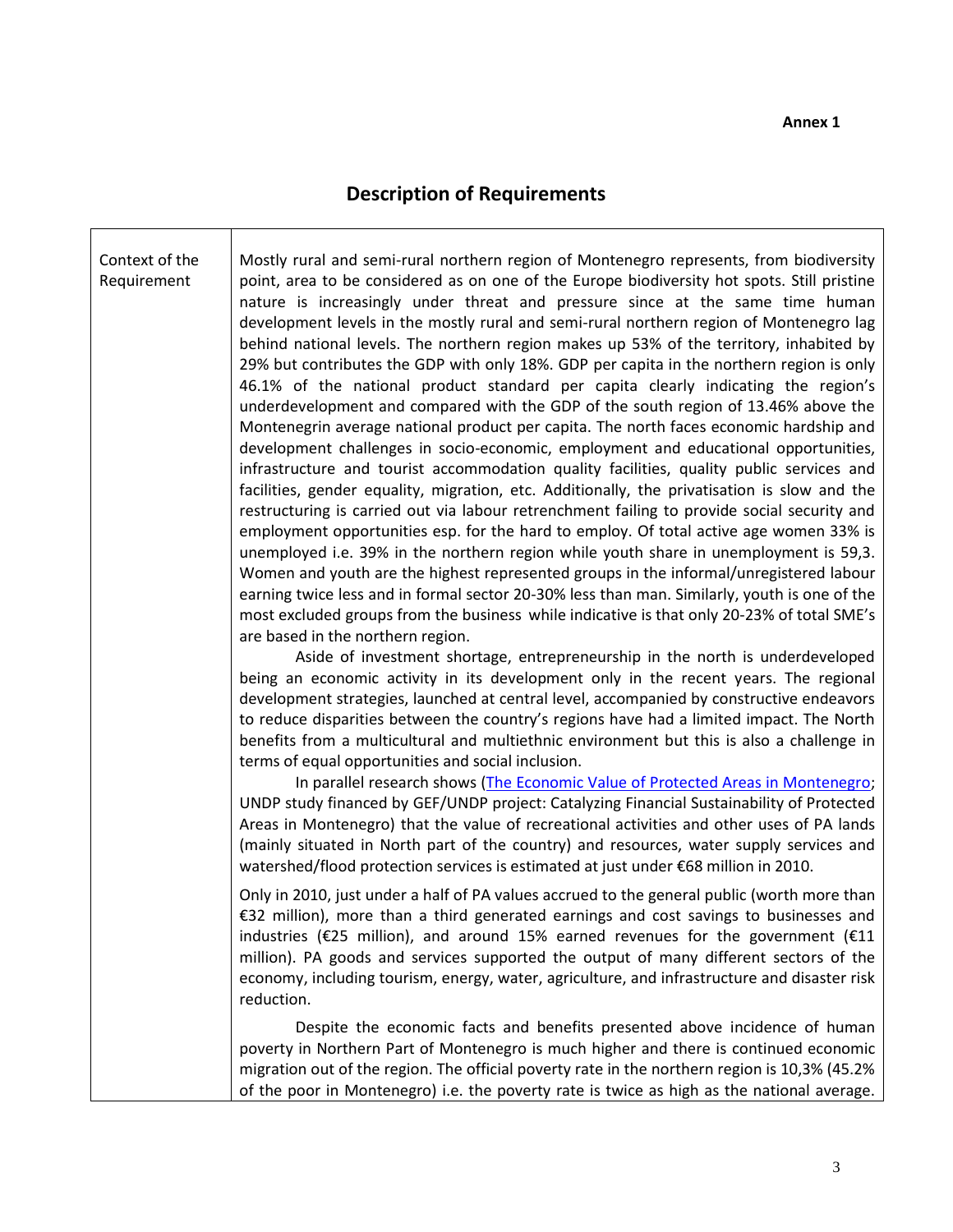The economic crisis has been decrease the investment in the region, increasing pressure on natural resources by local population. This is likely to undermine the quality and effectiveness of ecosystem services that are the basis for development and growth in the North. Years of illegal activities (poaching, logging, illegal building, uncontrolled forest products usage), disregard for pasture preservation etc. are leading to abandonment of traditional ways of resource usage, damaging sensitive and valuable systems and they capacity to provide services. This means that intuitive understanding of ecosystem services existing up to date, and more traditional usage of available resources (proved to be less damaging and more nature friendly than not) are being replaced by practices more oriented toward more intensive exploitation. This means that in many cases short term gain is providing long term damage, while services provided by ecosystems remains unaccounted for, although choosing to "invest in natural capital" implies a considerably higher level of public investment than continuing "business as usual", these expenditures are far outweighed by the economic benefits generated. Net benefits will more than double over the next 25 years, and PAs will generate a total return of almost €29 per €1 of public funds invested.

Concept of payments for ecosystem services (PES) can be traced back few decades, it is still a new instrument, and experience in this matter is almost inexistent in Montenegro. Although globally, PES is being introduced in more sectors (agriculture, water supply, carbon sequestration, biodiversity conservation, etc.) and in relation to more and more ecosystems (surface water, groundwater, forest, etc.) no similar initiative exists in Montenegro.

When considering nature protection the 'Spatial Plan of Montenegro until 2020' (2008), the 'National Strategy of Sustainable Development of Montenegro' (NSSD, 2007) and the 'Biodiversity Strategy and Action Plan' (NBSAP, 2009) establishes optimistic targets for the expansion of protected area system. The NSSD for example envisages an 'increase (of the PAS) to 10% of the territory, and protect(ion) (of) at least 10% of the coastal zone by 2009'. The NSSD, Spatial Plan and the 'Spatial Plan of the Special Purpose Area Public Maritime Domain' (2007) identify the following priority areas that would enable the country to achieve (and even surpass) this objective: (i) establishment of 2 new national parks (Prokletije and Orjen); (ii) expansion of Durmitor national park to link it to proposed regional parks and to Sutjeska National Park in Bosnia and Herzegovina; (iii) 6 regional parks (Komovi, Bioc-Maglic-Volujak (Piva Regional Park), Ljubisnja, Sinjajevina, Rumija and Turjak-Hajla); (iv) coastal zone protected areas ( Solila, Sasko Lake/Knete/Ada Bojana and Buljarica); and (v) 3 marine protected areas (Platamuni cliffs, Old Ulcinj-Ulcinj and Katici islands-Dubovica) and (vi) a number of monuments of nature. The NBSAP reinforces the above priorities and proposes a larger set of sites for protection, in particular for the categories of monuments of nature and areas of exceptional natural values. A rough estimation of all the areas considered for protection in the NBSAP comes to around 27% of the national territory.

UNDP Montenegro through the two GEF funded projects aiming at strengthening protected areas (PA) system in Montenegro, undertook activities to address the need for capacity building to plan and manage modern PA system, as identified in several national strategies (National training strategy, National Biodiversity Strategy with the Action Plan for the period 2010 – 2015). The project ,,Strengthening protected areas system in Montenegro" has the objective of 'developing the capacity in protected area institutions to design, plan and manage a more representative system of protected areas'. One of the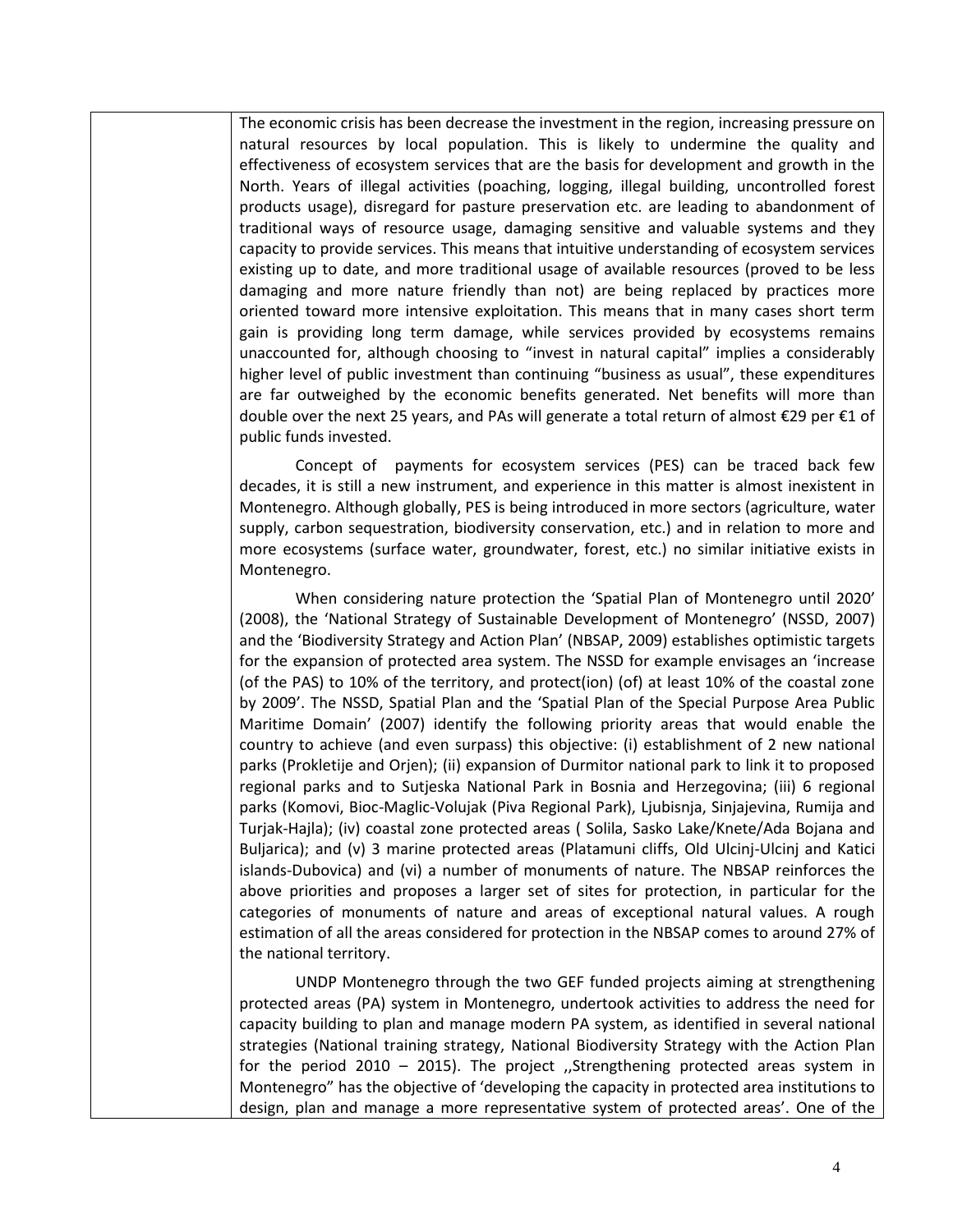|                          | main project components is to, by working directly with the key stakeholder groups and          |
|--------------------------|-------------------------------------------------------------------------------------------------|
|                          | local communities establish the first Regional/Nature Parks in Montenegro in the Komovi         |
|                          | and Piva region. This process is ongoing ad will be finalized by mid 2013.                      |
|                          | UNDP in cooperation with partner organization will focus on an economic                         |
|                          | valuation of the protected area system in order to support the case for sustained public        |
|                          | investment in protected area establishment and management. The goal is to provide               |
|                          | information and data analysis which can be used to make a strong economic and                   |
|                          |                                                                                                 |
|                          | development case to public sector decision-makers for investing in biodiversity and             |
|                          | ecosystem conservation and sustainable use through the national PA system. Existing             |
|                          | legislation and institutional framework should be more effective in executing duties and        |
|                          | obligations in the area of biodiversity. Although the existing legal framework for              |
|                          | environmental protection in Montenegro has been harmonized in many areas or is in the           |
|                          | process of revision and harmonization with the EU requirements, these regulations are by        |
|                          | inertia still poorly observed and implemented in practice.                                      |
|                          | The need to provide professional upgrading of the existing staff and employment                 |
|                          | to the new staff was identified in several areas of protection of biodiversity. Placing under   |
|                          | protection and management of new protected areas of nature still represents a challenge.        |
|                          | In order to facilitate process of professional upgrading of the existing staff and              |
|                          | employment to the new staff with specific knowledge in PA management UNDP facilitated           |
|                          | establishment of vocational training for park rangers with a goal to line these services with   |
|                          | international standards. Educational courses at university level focusing on protected areas    |
|                          | management enrolled and delivered of first generation of Master of Science level students       |
|                          | under the course "Protected area management and rural development". This means that in          |
|                          | forthcoming period we will have professionals educated in accordance with high standards        |
|                          |                                                                                                 |
|                          | ready to contribute to improvement of management of Montenegro parks/protected                  |
|                          | areas.                                                                                          |
| Implementing             |                                                                                                 |
| Partner of UNDP          | <b>UNDP</b>                                                                                     |
| <b>Brief Description</b> | Transfer of Czech Knowledge: Mapping and Assessment Ecosystems and their Services of            |
| of the Required          | Grassland and Forest in Montenegro. See more details in the ToR attached.                       |
| Services                 |                                                                                                 |
| List and                 |                                                                                                 |
| Description of           | Documenting best practice and lessons learnt during similar processes in Czech Republic<br>1.   |
| Expected                 | provide guidelines on processes and benefits from developing and using PES schemes              |
| Outputs to be            |                                                                                                 |
| Delivered                | Provide guidelines on processes and benefits from developing and using PES schemes<br>2.        |
|                          | Organize presentation of 2 workshops (initial one prior to field work field data collection     |
|                          | 3.<br>and mapping, and final one presenting results) and presenting relevant experience in      |
|                          | development and establishment of PES schemes in the Montenegro context.                         |
|                          |                                                                                                 |
|                          | Develop a habitat-based ecosystem services assessment, assess ecosystem services<br>4.          |
|                          | provided by grasslands/forests, support ongoing ecosystem assessments (European level,          |
|                          | MA follow-up, TEEB), test methodologies and techniques for a national-wide ecosystem            |
|                          | assessment, mapping of integrated assessment of specific services delivered by a socio-         |
|                          | ecological system                                                                               |
|                          |                                                                                                 |
|                          | Feasibility analysis of capturing a revenue stream for an ecosystem service (grassland or<br>5. |
|                          | forest) provided by the two Regional parks to beneficiaries. The goal is to create a            |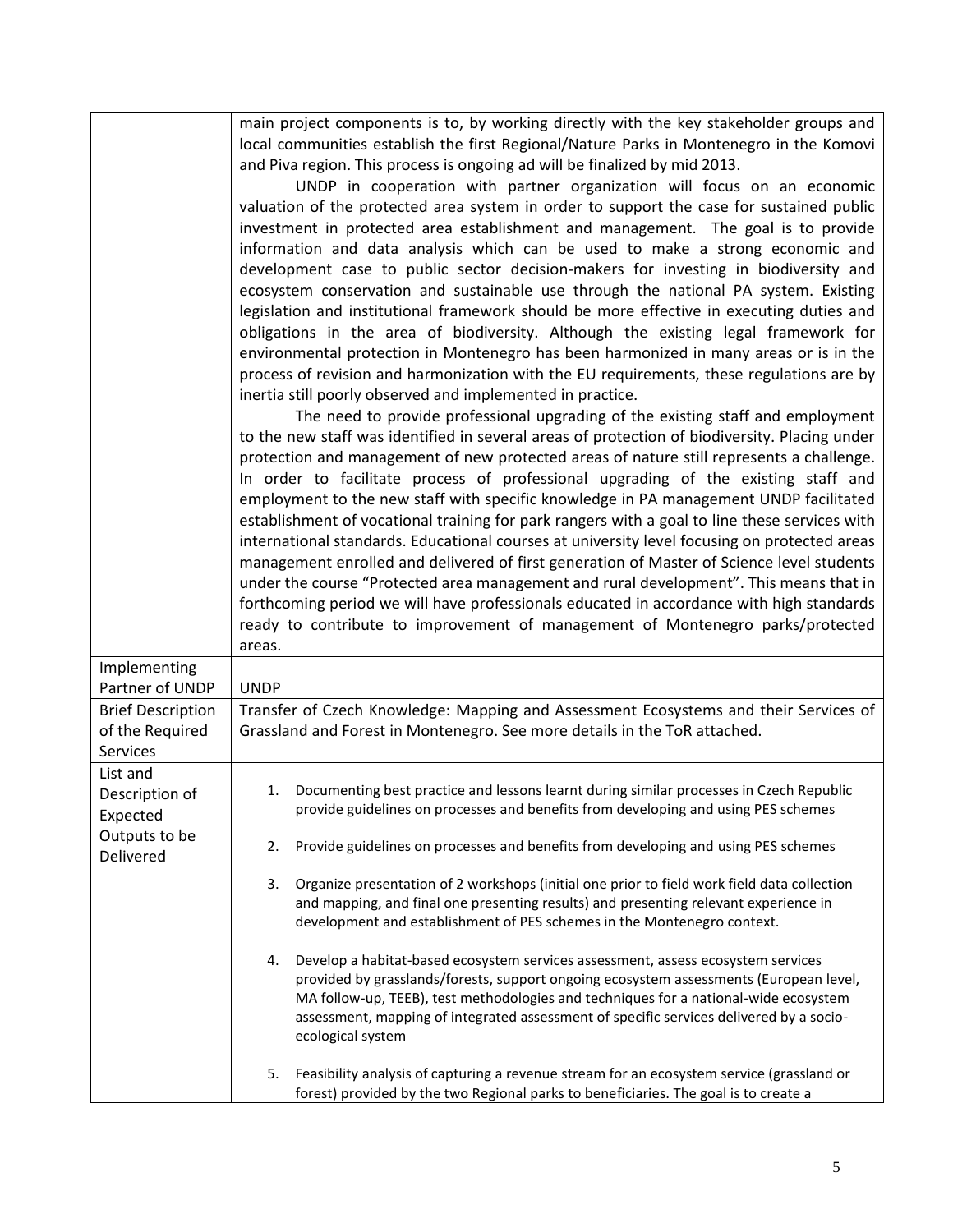|                               | mechanism within municipality to collect more revenues from forestry and grasslands.<br>Establishing this fiduciary relationship also has the potential to enhance the perceived<br>value of the park with local residents and businesses, and may encourage a more<br>responsible relationship between the park and its neighboring communities.<br>Exchange study tour that would be organized for Montenegro representatives, while<br>6.<br>several experts from Czech Republic would participate in and consult work in Montenegro.<br>With the purpose of securing dissemination of lessons learned during the project<br>7.<br>implantation the lessons learned document will be developed. The purpose is to capture<br>the project's lessons learned in a formal document for use by other working on similar<br>future projects. The contents of the lessons learned document should also be determined<br>ahead of time. They should be detailed enough to provide value for future use. |
|-------------------------------|-----------------------------------------------------------------------------------------------------------------------------------------------------------------------------------------------------------------------------------------------------------------------------------------------------------------------------------------------------------------------------------------------------------------------------------------------------------------------------------------------------------------------------------------------------------------------------------------------------------------------------------------------------------------------------------------------------------------------------------------------------------------------------------------------------------------------------------------------------------------------------------------------------------------------------------------------------------------------------------------------------|
| Person to<br>Supervise the    | Programme Associate, Czech-UNDP Trust Fund, UNDP BRC<br>Project Manager, UNDP Montenegro                                                                                                                                                                                                                                                                                                                                                                                                                                                                                                                                                                                                                                                                                                                                                                                                                                                                                                            |
| Work/Performan                |                                                                                                                                                                                                                                                                                                                                                                                                                                                                                                                                                                                                                                                                                                                                                                                                                                                                                                                                                                                                     |
| ce of the Service<br>Provider |                                                                                                                                                                                                                                                                                                                                                                                                                                                                                                                                                                                                                                                                                                                                                                                                                                                                                                                                                                                                     |
| Frequency of                  | The Contractor will report directly to supervisors. During the fulfillment of their works, the                                                                                                                                                                                                                                                                                                                                                                                                                                                                                                                                                                                                                                                                                                                                                                                                                                                                                                      |
| Reporting                     | Contractor will ensure regular communication with prior to the delivery of expected<br>results. The Contractor shall ensure quality and timely delivery of the expected results, and                                                                                                                                                                                                                                                                                                                                                                                                                                                                                                                                                                                                                                                                                                                                                                                                                |
|                               | will regularly inform of the progress as well as any obstacles that might occur.                                                                                                                                                                                                                                                                                                                                                                                                                                                                                                                                                                                                                                                                                                                                                                                                                                                                                                                    |
| Progress                      | 1. Report documenting best practice and lessons learnt in Czech Republic (incl.                                                                                                                                                                                                                                                                                                                                                                                                                                                                                                                                                                                                                                                                                                                                                                                                                                                                                                                     |
| Reporting<br>Requirements     | provided guidelines on processes and benefits from developing and using PES<br>schemes and taking into consideration Montenegrin context); with a summary,                                                                                                                                                                                                                                                                                                                                                                                                                                                                                                                                                                                                                                                                                                                                                                                                                                          |
|                               | approx. length 10-15 pages. The report should be prepared within the first month                                                                                                                                                                                                                                                                                                                                                                                                                                                                                                                                                                                                                                                                                                                                                                                                                                                                                                                    |
|                               | upon contract signing<br>2. Draft presentation in PowerPoint on establishment of PES schemes in Montenegrin                                                                                                                                                                                                                                                                                                                                                                                                                                                                                                                                                                                                                                                                                                                                                                                                                                                                                         |
|                               | context. The presentation should be prepared within the first month upon contract<br>signing. The second presentation should be following finalization of Final Report<br>and should sum up the findings and recommendations.                                                                                                                                                                                                                                                                                                                                                                                                                                                                                                                                                                                                                                                                                                                                                                       |
|                               | Assessment on habitat-based ecosystem services. Habitat-based ecosystem<br>3.<br>services should be identified and prioritized. By October 2014                                                                                                                                                                                                                                                                                                                                                                                                                                                                                                                                                                                                                                                                                                                                                                                                                                                     |
|                               | 4. Feasibility analysis of capturing a revenue stream for an ecosystem service                                                                                                                                                                                                                                                                                                                                                                                                                                                                                                                                                                                                                                                                                                                                                                                                                                                                                                                      |
|                               | provided by the two Regional parks to beneficiaries (based on desk work). By end<br>November 2014.                                                                                                                                                                                                                                                                                                                                                                                                                                                                                                                                                                                                                                                                                                                                                                                                                                                                                                  |
|                               | 5. Preliminary report on study tour in Czech Republic                                                                                                                                                                                                                                                                                                                                                                                                                                                                                                                                                                                                                                                                                                                                                                                                                                                                                                                                               |
|                               | 6. Final report including all the previous deliverables as annexes, and final brief report<br>on study tour. One month prior to contract finalization.                                                                                                                                                                                                                                                                                                                                                                                                                                                                                                                                                                                                                                                                                                                                                                                                                                              |
|                               | Piva and Komovi area, Montenegro                                                                                                                                                                                                                                                                                                                                                                                                                                                                                                                                                                                                                                                                                                                                                                                                                                                                                                                                                                    |
| Location of work<br>Expected  | Approx. 9 months if from 1 April until end of the year                                                                                                                                                                                                                                                                                                                                                                                                                                                                                                                                                                                                                                                                                                                                                                                                                                                                                                                                              |
| duration of work              |                                                                                                                                                                                                                                                                                                                                                                                                                                                                                                                                                                                                                                                                                                                                                                                                                                                                                                                                                                                                     |
| Target start date             | 01.04.2014                                                                                                                                                                                                                                                                                                                                                                                                                                                                                                                                                                                                                                                                                                                                                                                                                                                                                                                                                                                          |
| Latest                        | 31.12.2014                                                                                                                                                                                                                                                                                                                                                                                                                                                                                                                                                                                                                                                                                                                                                                                                                                                                                                                                                                                          |
| completion date               |                                                                                                                                                                                                                                                                                                                                                                                                                                                                                                                                                                                                                                                                                                                                                                                                                                                                                                                                                                                                     |
|                               |                                                                                                                                                                                                                                                                                                                                                                                                                                                                                                                                                                                                                                                                                                                                                                                                                                                                                                                                                                                                     |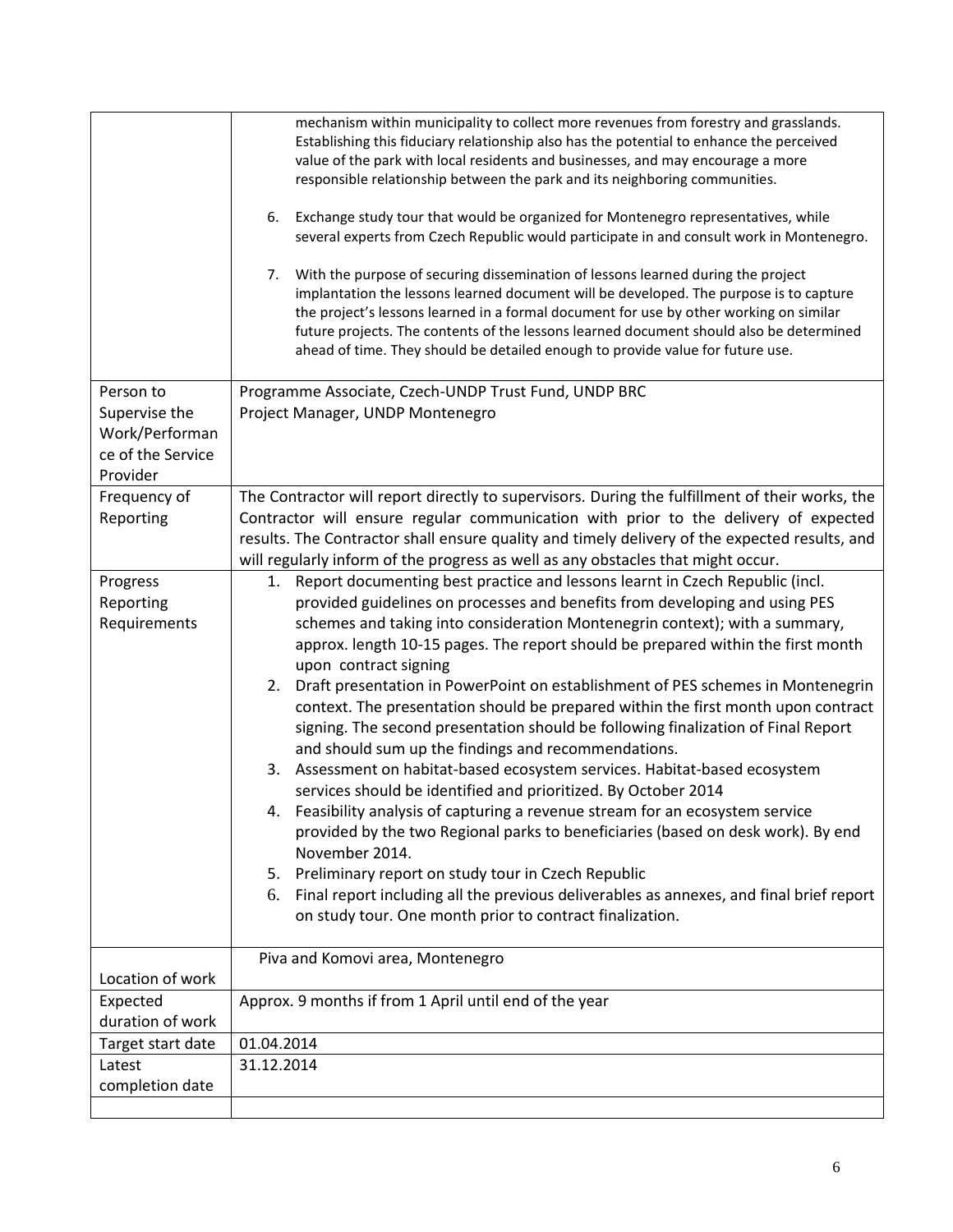| <b>Travels Expected</b>              |                                |                                                             | <b>Brief Description of Purpose</b>                                              |               |
|--------------------------------------|--------------------------------|-------------------------------------------------------------|----------------------------------------------------------------------------------|---------------|
|                                      | Destination/s                  | <b>Estimated Duration</b>                                   | of the Travel                                                                    | <b>Target</b> |
|                                      |                                |                                                             |                                                                                  | Date/s        |
|                                      | Piva region                    | 2 weeks                                                     | Collection of the data needed<br>for Assessment on habitat-                      | May -         |
|                                      |                                |                                                             | based<br>ecosystem<br>services                                                   | September     |
|                                      |                                |                                                             | Please specify (what data                                                        |               |
|                                      |                                |                                                             | collection does it involve etc.                                                  |               |
|                                      | Komovi region                  | 2 weeks                                                     | Collection of the data needed                                                    | May -         |
|                                      |                                |                                                             | for Assessment on habitat-                                                       | September     |
|                                      |                                |                                                             | based<br>ecosystem<br>services<br>Please specify,                                |               |
|                                      | Podgorica                      | Part of the initial visit                                   | During the initial visit present                                                 | May -         |
|                                      |                                |                                                             | desktop research of good                                                         | September     |
|                                      |                                |                                                             | practices                                                                        |               |
|                                      | Podgorica                      | 2 days                                                      | During the Final visit present                                                   | November/     |
|                                      |                                |                                                             | findings<br>project<br>and                                                       | December      |
|                                      |                                |                                                             | recommendations.                                                                 |               |
| Facilities to be                     |                                |                                                             |                                                                                  |               |
| Provided by                          | ⊠ Office space and facilities  |                                                             |                                                                                  |               |
| UNDP (i.e., must                     |                                | $\boxtimes$ Land transportation in Montenegro + interpreter |                                                                                  |               |
| be excluded from                     |                                |                                                             | ⊠ UNDP Montenegro will provide return flight tickets for study tour participants |               |
| Price Proposal)                      |                                |                                                             | ⊠ UNDP Montenegro will cover organizational costs of 2 workshops in Montenegro   |               |
|                                      |                                | (venue, catering, facilitation, printing, translation etc.) |                                                                                  |               |
|                                      |                                |                                                             |                                                                                  |               |
|                                      |                                |                                                             |                                                                                  |               |
|                                      |                                |                                                             |                                                                                  |               |
| Implementation                       |                                |                                                             |                                                                                  |               |
| Schedule                             | ⊠ Required                     |                                                             |                                                                                  |               |
| indicating                           |                                |                                                             |                                                                                  |               |
| breakdown and                        |                                |                                                             |                                                                                  |               |
| timing of                            |                                |                                                             |                                                                                  |               |
| activities/sub-<br>activities        |                                |                                                             |                                                                                  |               |
| Names and                            |                                |                                                             |                                                                                  |               |
| curriculum vitae                     |                                |                                                             |                                                                                  |               |
| of individuals                       | ⊠ Required                     |                                                             |                                                                                  |               |
| who will be                          |                                |                                                             |                                                                                  |               |
| involved in                          |                                |                                                             |                                                                                  |               |
| completing the                       |                                |                                                             |                                                                                  |               |
| services                             |                                |                                                             |                                                                                  |               |
| Currency of                          | <b>⊠</b> United States Dollars |                                                             |                                                                                  |               |
| Proposal                             |                                |                                                             |                                                                                  |               |
| Value Added Tax<br>on Price Proposal |                                |                                                             | ⊠ must be exclusive of VAT and other applicable indirect taxes                   |               |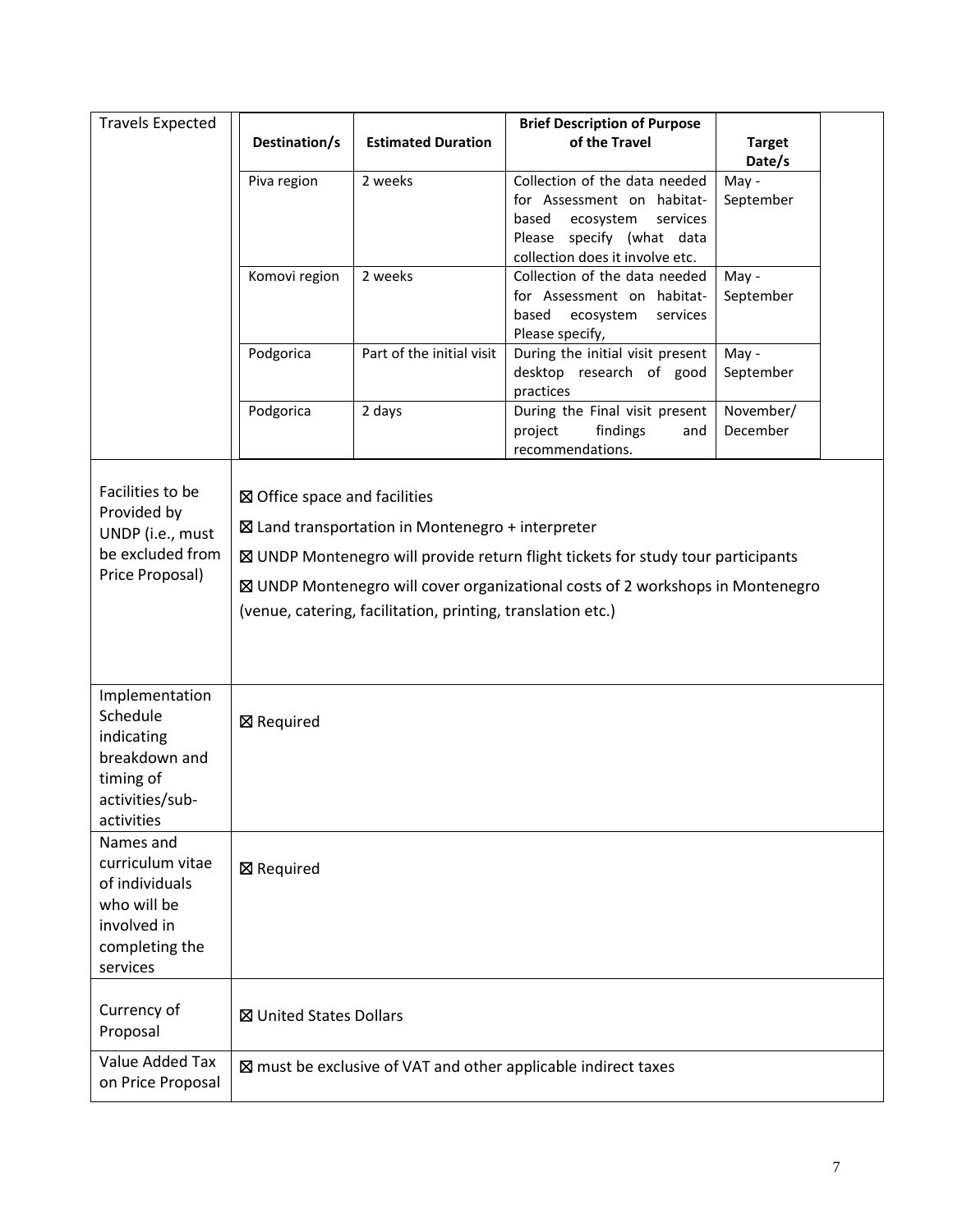|                                                                                                                                 | Please note that the contract will be signed between UNDP Bratislava Regional Centre and<br>the winning entity. For your information, we don't have Tax registration number assigned<br>and have a status of Diplomatic mission in Slovakia. We recommend you to consult your<br>local tax office to obtain correct information on VAT implications in this respect. The total<br>price in the offer has to be calculated based on this information (i.e. - if VAT isn't<br>applicable you shouldn't include it and vice versa). |                                                  |                                          |                                                                                                                                     |  |  |  |
|---------------------------------------------------------------------------------------------------------------------------------|----------------------------------------------------------------------------------------------------------------------------------------------------------------------------------------------------------------------------------------------------------------------------------------------------------------------------------------------------------------------------------------------------------------------------------------------------------------------------------------------------------------------------------|--------------------------------------------------|------------------------------------------|-------------------------------------------------------------------------------------------------------------------------------------|--|--|--|
| Validity Period of<br>Proposals<br>(Counting for the<br>last day of<br>submission of<br>quotes)                                 | $\boxtimes$ 90 days<br>In exceptional circumstances, UNDP may request the Proposer to extend the validity of<br>the Proposal beyond what has been initially indicated in this RFP. The Proposal shall then<br>confirm the extension in writing, without any modification whatsoever on the Proposal.                                                                                                                                                                                                                             |                                                  |                                          |                                                                                                                                     |  |  |  |
| <b>Partial Quotes</b>                                                                                                           | ⊠ Not permitted                                                                                                                                                                                                                                                                                                                                                                                                                                                                                                                  |                                                  |                                          |                                                                                                                                     |  |  |  |
| <b>Payment Terms</b>                                                                                                            | Outputs                                                                                                                                                                                                                                                                                                                                                                                                                                                                                                                          | Percentag<br>e<br>(% of<br>contracted<br>price); | Timing                                   | <b>Condition for Payment</b><br>Release                                                                                             |  |  |  |
|                                                                                                                                 | Preparation of best<br>practice and lessons<br>learnt report and<br>Draft presentation                                                                                                                                                                                                                                                                                                                                                                                                                                           | 20                                               | One month<br>upon<br>contract<br>signing | UNDP's written<br>a)<br>acceptance (i.e.,<br>not mere receipt)<br>of the quality of<br>the outputs; and<br>Receipt of invoice<br>b) |  |  |  |
|                                                                                                                                 | Assessment on<br>ecosystems                                                                                                                                                                                                                                                                                                                                                                                                                                                                                                      | 30                                               | By October<br>2014                       | from the Service                                                                                                                    |  |  |  |
|                                                                                                                                 | <b>Feasibility Study</b>                                                                                                                                                                                                                                                                                                                                                                                                                                                                                                         | 30                                               | By<br>November<br>2014                   | Provider.                                                                                                                           |  |  |  |
|                                                                                                                                 | Final report, incl. report<br>on study tour and all<br>deliverables as annexes.                                                                                                                                                                                                                                                                                                                                                                                                                                                  | 20                                               | November/<br>December<br>2014            |                                                                                                                                     |  |  |  |
| Person(s) to<br>review/inspect/<br>approve<br>outputs/complet<br>ed services and<br>authorize the<br>disbursement of<br>payment | Supervisors<br><b>UNDP Project Manager and CTF Project Manager.</b>                                                                                                                                                                                                                                                                                                                                                                                                                                                              |                                                  |                                          |                                                                                                                                     |  |  |  |
| Type of Contract<br>to be Signed                                                                                                | ⊠ Contract for Professional Services                                                                                                                                                                                                                                                                                                                                                                                                                                                                                             |                                                  |                                          |                                                                                                                                     |  |  |  |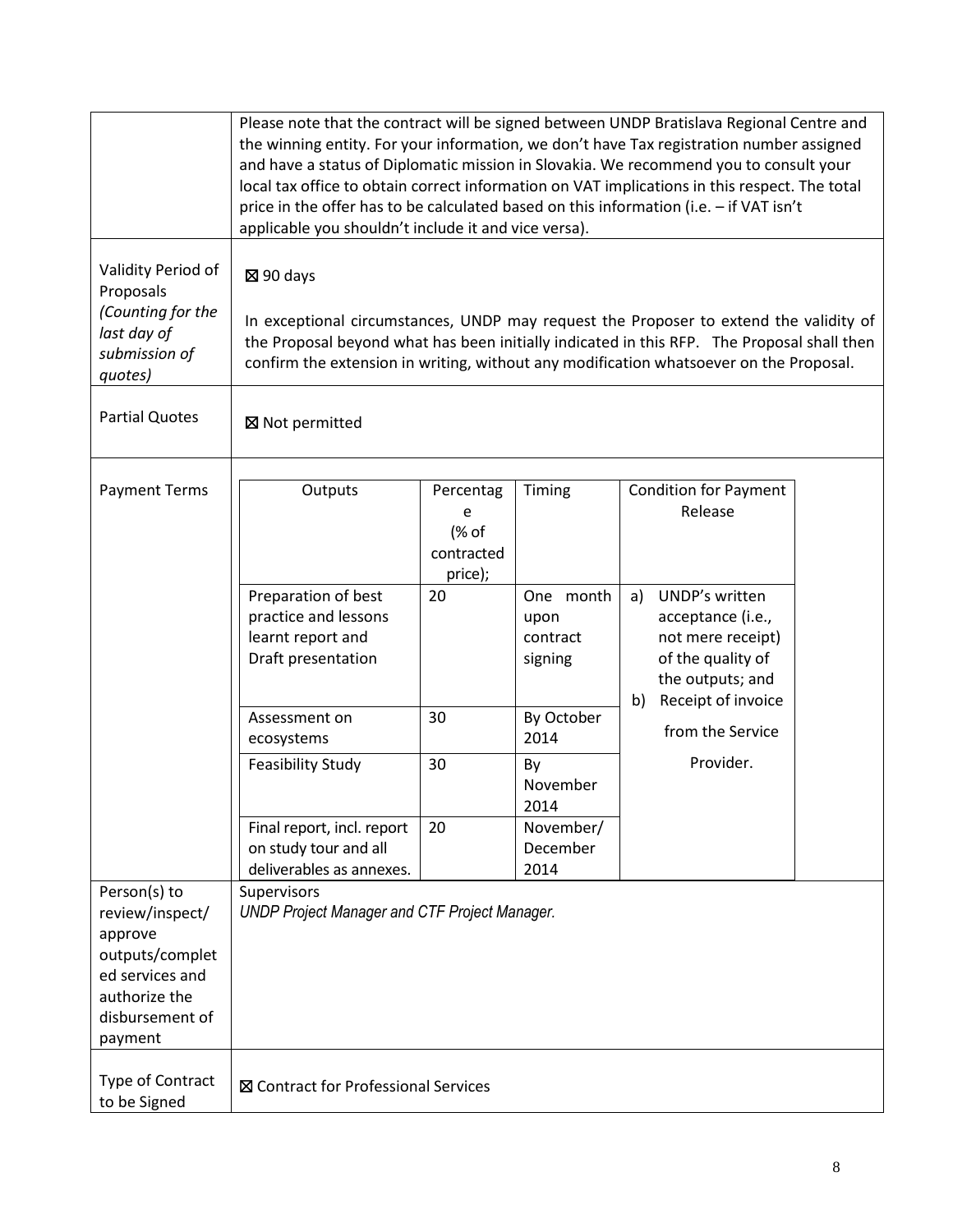|                                       |                                                                                                                                                     | ⊠ Highest Combined Score (based on the 70% technical offer and 30% price weight              |                                                                                           |                       |   |   |  |  |  |
|---------------------------------------|-----------------------------------------------------------------------------------------------------------------------------------------------------|----------------------------------------------------------------------------------------------|-------------------------------------------------------------------------------------------|-----------------------|---|---|--|--|--|
| Criteria for<br><b>Contract Award</b> | distribution). Only proposals that achieve at least 70% on the technical part will be                                                               |                                                                                              |                                                                                           |                       |   |   |  |  |  |
|                                       | considered as technically compliant.                                                                                                                |                                                                                              |                                                                                           |                       |   |   |  |  |  |
|                                       |                                                                                                                                                     | ⊠ Full acceptance of the UNDP Contract General Terms and Conditions (GTC). This is a         |                                                                                           |                       |   |   |  |  |  |
|                                       |                                                                                                                                                     | mandatory criteria and cannot be deleted regardless of the nature of services required.      |                                                                                           |                       |   |   |  |  |  |
|                                       |                                                                                                                                                     | Non acceptance of the GTC may be grounds for the rejection of the Proposal.                  |                                                                                           |                       |   |   |  |  |  |
| Criteria for the                      |                                                                                                                                                     | <b>Technical Proposal (70%)</b>                                                              |                                                                                           |                       |   |   |  |  |  |
| Assessment of                         | ⊠ Expertise of Firm / Organization submitting Proposal                                                                                              |                                                                                              |                                                                                           |                       |   |   |  |  |  |
| Proposal                              |                                                                                                                                                     | ⊠ Proposed Work Plan and Approach                                                            |                                                                                           |                       |   |   |  |  |  |
|                                       |                                                                                                                                                     | ⊠ Personnel                                                                                  |                                                                                           |                       |   |   |  |  |  |
|                                       |                                                                                                                                                     | <b>Financial Proposal (30%)</b>                                                              |                                                                                           |                       |   |   |  |  |  |
|                                       |                                                                                                                                                     | To be computed as a ratio of the Proposal's offer to the lowest price among the proposals    |                                                                                           |                       |   |   |  |  |  |
|                                       |                                                                                                                                                     | received by UNDP.                                                                            |                                                                                           |                       |   |   |  |  |  |
|                                       |                                                                                                                                                     | The Offeror shall seal the Proposal in one outer and two inner envelopes. Both inner         |                                                                                           |                       |   |   |  |  |  |
|                                       |                                                                                                                                                     | envelopes shall indicate the name and address of the Offeror. The first inner envelope shall |                                                                                           |                       |   |   |  |  |  |
|                                       |                                                                                                                                                     | contain the information specified in Annex 2 (Proposal form), with the duly marked           |                                                                                           |                       |   |   |  |  |  |
|                                       |                                                                                                                                                     |                                                                                              | "Original". The second inner envelope shall include the price schedule duly identified as |                       |   |   |  |  |  |
|                                       | such.<br>A two-stage procedure is utilized in evaluating the proposals, with evaluation of the                                                      |                                                                                              |                                                                                           |                       |   |   |  |  |  |
|                                       |                                                                                                                                                     | technical proposal being completed prior to any price proposal being opened and              |                                                                                           |                       |   |   |  |  |  |
|                                       |                                                                                                                                                     | compared. The price proposal of the Proposals will be opened only for submissions that       |                                                                                           |                       |   |   |  |  |  |
|                                       |                                                                                                                                                     | passed the minimum technical score of 70% of the obtainable score of 70 points in the        |                                                                                           |                       |   |   |  |  |  |
|                                       | evaluation of the technical proposals.<br>The technical proposal is evaluated on the basis of its responsiveness to the Term of<br>Reference (TOR). |                                                                                              |                                                                                           |                       |   |   |  |  |  |
|                                       |                                                                                                                                                     |                                                                                              |                                                                                           |                       |   |   |  |  |  |
|                                       |                                                                                                                                                     | In the Second Stage, the price proposal of all contractors, who have attained minimum        |                                                                                           |                       |   |   |  |  |  |
|                                       | 30% score in the price evaluation, will be compared. The contractor will be awarded to the                                                          |                                                                                              |                                                                                           |                       |   |   |  |  |  |
|                                       |                                                                                                                                                     | Contractor offering the lowest price.                                                        |                                                                                           |                       |   |   |  |  |  |
|                                       |                                                                                                                                                     |                                                                                              |                                                                                           |                       |   |   |  |  |  |
|                                       |                                                                                                                                                     | Summary of Technical and Financial Proposal                                                  | Points                                                                                    | Company/Entity/Others |   |   |  |  |  |
|                                       | Evaluation                                                                                                                                          |                                                                                              | Obtain                                                                                    |                       |   |   |  |  |  |
|                                       |                                                                                                                                                     |                                                                                              | able                                                                                      |                       |   |   |  |  |  |
|                                       |                                                                                                                                                     |                                                                                              |                                                                                           | Α                     | B | C |  |  |  |
|                                       | 1.                                                                                                                                                  | Expertise<br>of<br>Firm<br>Organization<br>$\prime$                                          |                                                                                           |                       |   |   |  |  |  |
|                                       |                                                                                                                                                     | submitting Proposal                                                                          | 20                                                                                        |                       |   |   |  |  |  |
|                                       |                                                                                                                                                     |                                                                                              | 20                                                                                        |                       |   |   |  |  |  |
|                                       | 2.                                                                                                                                                  | Proposed Work Plan and Approach                                                              |                                                                                           |                       |   |   |  |  |  |
|                                       | 3.                                                                                                                                                  | Personnel                                                                                    | 30                                                                                        |                       |   |   |  |  |  |
|                                       |                                                                                                                                                     | <b>Total for technical proposal</b>                                                          | 70                                                                                        |                       |   |   |  |  |  |
|                                       |                                                                                                                                                     | <b>Total for financial proposal</b><br>TOTAL - max obtainable points                         | 30<br>100                                                                                 |                       |   |   |  |  |  |
|                                       |                                                                                                                                                     |                                                                                              |                                                                                           |                       |   |   |  |  |  |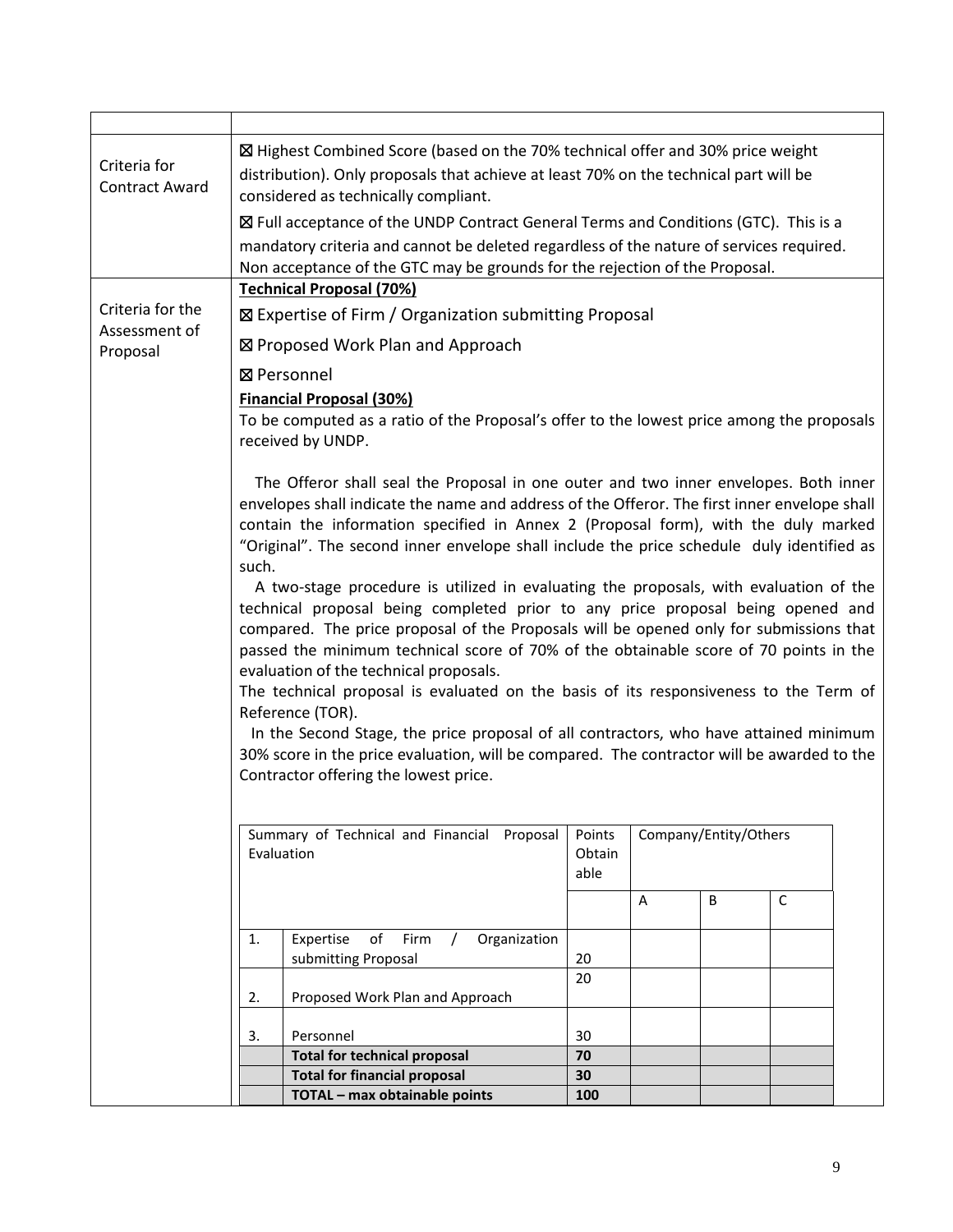### **Technical Proposal (70%)**

The obtainable number of points specified for each evaluation criterion indicates the relative significance or weight of the item in the overall evaluation process. The Technical Proposal Evaluation Forms are:

Form **1:** Expertise of Firm / Organisation Submitting Proposal Form **2:** Proposed Work Plan and Approach Form **3:** Personnel

| Expertise of firm / organisation submitting proposal                                                                                      |                                                             |                                                                                                                                                                                                                                                                                                                                                                                                                     |                     |             |        |         |          |                       |
|-------------------------------------------------------------------------------------------------------------------------------------------|-------------------------------------------------------------|---------------------------------------------------------------------------------------------------------------------------------------------------------------------------------------------------------------------------------------------------------------------------------------------------------------------------------------------------------------------------------------------------------------------|---------------------|-------------|--------|---------|----------|-----------------------|
|                                                                                                                                           |                                                             |                                                                                                                                                                                                                                                                                                                                                                                                                     |                     |             |        |         |          |                       |
|                                                                                                                                           |                                                             |                                                                                                                                                                                                                                                                                                                                                                                                                     |                     |             |        |         |          |                       |
| Reputation of Organisation and<br>multilateral/ or<br>for<br>major<br>sector                                                              | Staff                                                       | 5                                                                                                                                                                                                                                                                                                                                                                                                                   |                     |             |        |         |          |                       |
| implementing<br>Experience<br>in<br>for<br>UNDP/UN<br>work<br>multilateral/bilateral<br>programmes<br>advantage                           | an                                                          |                                                                                                                                                                                                                                                                                                                                                                                                                     |                     |             |        |         |          |                       |
| planning and related fields.                                                                                                              |                                                             |                                                                                                                                                                                                                                                                                                                                                                                                                     |                     |             |        |         |          |                       |
| developing<br>Experience<br>in<br>capacity-building<br>implementing<br>training<br>programmes<br>for<br>institutions, professional NGOs); | and<br>and                                                  |                                                                                                                                                                                                                                                                                                                                                                                                                     |                     |             |        |         |          |                       |
|                                                                                                                                           |                                                             | 20                                                                                                                                                                                                                                                                                                                                                                                                                  |                     |             |        |         |          |                       |
|                                                                                                                                           |                                                             |                                                                                                                                                                                                                                                                                                                                                                                                                     |                     |             |        |         |          |                       |
|                                                                                                                                           |                                                             |                                                                                                                                                                                                                                                                                                                                                                                                                     |                     |             |        |         |          |                       |
|                                                                                                                                           | e                                                           |                                                                                                                                                                                                                                                                                                                                                                                                                     | A                   |             | B      |         |          |                       |
|                                                                                                                                           | <b>Total Part 1</b><br><b>Technical Proposal Evaluation</b> | (Competence / Reliability) / Previous work<br>bilateral<br>programmes/ References/ in targeted<br>similar<br>activities in the CIS countries (experience<br>in South Caucasus countries preferred);<br>agencies/major<br>Previous experience in this field of work,<br>i.e. validation of ecosystem services,<br>protected areas financial management and<br>national<br>institutions (Government staff, scientific | Points<br>Obtainabl | 5<br>5<br>5 | Entity | Company | $\prime$ | Other<br>$\mathsf{C}$ |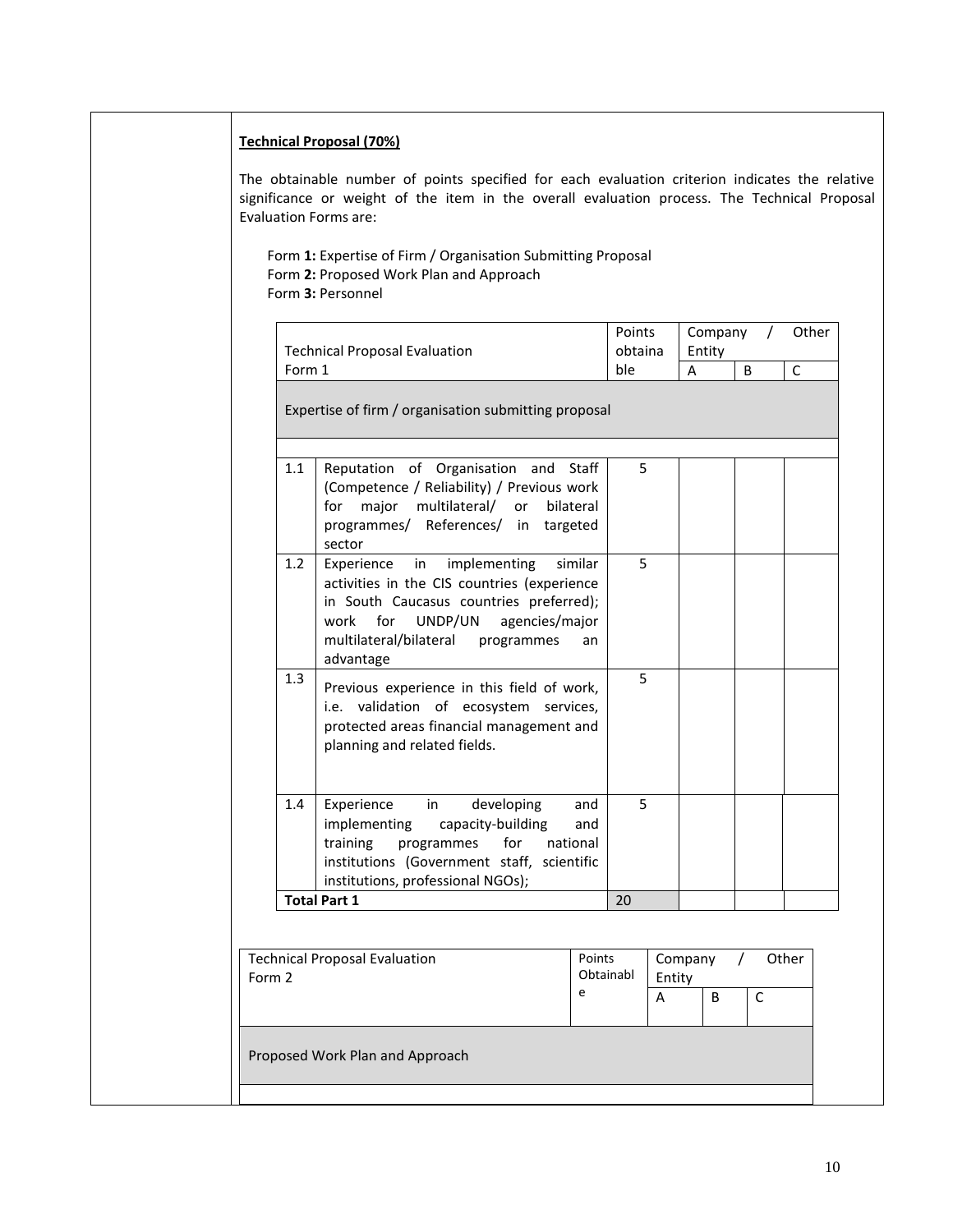| 2.1 | Is the scope of task well defined and does it                  | 5  |                |        |                 |   |   |
|-----|----------------------------------------------------------------|----|----------------|--------|-----------------|---|---|
| 2.2 | correspond to the TOR?<br>Is the methodology of elaboration of | 5  |                |        |                 |   |   |
|     | requested documents well prepared and                          |    |                |        |                 |   |   |
|     | complex?                                                       |    |                |        |                 |   |   |
| 2.3 | Is the proposal well structured, work plan                     | 5  |                |        |                 |   |   |
|     | clear and is the sequence of activities logical,               |    |                |        |                 |   |   |
|     | and<br>efficient<br>realistic<br>promise                       |    |                |        |                 |   |   |
|     | implementation to the project?                                 |    |                |        |                 |   |   |
| 2.4 | Have the important aspects of the task been                    | 5  |                |        |                 |   |   |
|     | addressed in sufficient detail?                                |    |                |        |                 |   |   |
|     | <b>Total Part 2</b>                                            | 20 |                |        |                 |   |   |
|     |                                                                |    |                |        |                 |   |   |
|     | <b>Technical Proposal Evaluation</b>                           |    | Points         |        | Company / Other |   |   |
|     |                                                                |    | Obtainable     | Entity |                 |   |   |
|     |                                                                |    |                | А      | B               | C | D |
|     | Form 3 Personnel                                               |    |                |        |                 |   |   |
| 3.1 | Responsible Project manager                                    |    |                |        |                 |   |   |
|     | - International Experience                                     |    | $\mathbf{1}$   |        |                 |   |   |
|     | - Professional Experience in the area of                       |    | 6              |        |                 |   |   |
|     | ecosystem validation, financing nature                         |    |                |        |                 |   |   |
|     | conservation, protected areas management                       |    |                |        |                 |   |   |
|     | and planning                                                   |    |                |        |                 |   |   |
|     | - Knowledge of the Region                                      |    | $\overline{2}$ |        |                 |   |   |
|     | - Experience in working with UNDP                              |    | $\mathbf{1}$   |        |                 |   |   |
|     |                                                                |    | 10             |        |                 |   |   |
| 3.2 | <b>Responsible Biodiversity Finance expert</b>                 |    |                |        |                 |   |   |
|     |                                                                |    |                |        |                 |   |   |
|     | - International Experience                                     |    | $\mathbf{1}$   |        |                 |   |   |
|     | Professional Experience in the area of                         |    | 6              |        |                 |   |   |
|     | ecosystem validation, financing nature                         |    |                |        |                 |   |   |
|     | conservation, protected areas management                       |    |                |        |                 |   |   |
|     | and planning                                                   |    |                |        |                 |   |   |
|     | - Knowledge of the Region                                      |    | $\overline{2}$ |        |                 |   |   |
|     | - Knowledge of UNDP                                            |    | $\mathbf{1}$   |        |                 |   |   |
|     |                                                                |    | 10             |        |                 |   |   |
|     |                                                                |    |                |        |                 |   |   |
| 3.3 | Other experts                                                  |    |                |        |                 |   |   |
|     | - International Experience                                     |    | $\mathbf{1}$   |        |                 |   |   |
|     | - Professional Experience in the relevant field                |    | 6              |        |                 |   |   |
|     | - Knowledge of the Region                                      |    | $\overline{2}$ |        |                 |   |   |
|     | - Knowledge of UNDP                                            |    | $\mathbf{1}$   |        |                 |   |   |
|     |                                                                |    | 10             |        |                 |   |   |
|     | <b>Total Part 3</b>                                            |    |                |        |                 |   |   |
|     |                                                                |    | 30             |        |                 |   |   |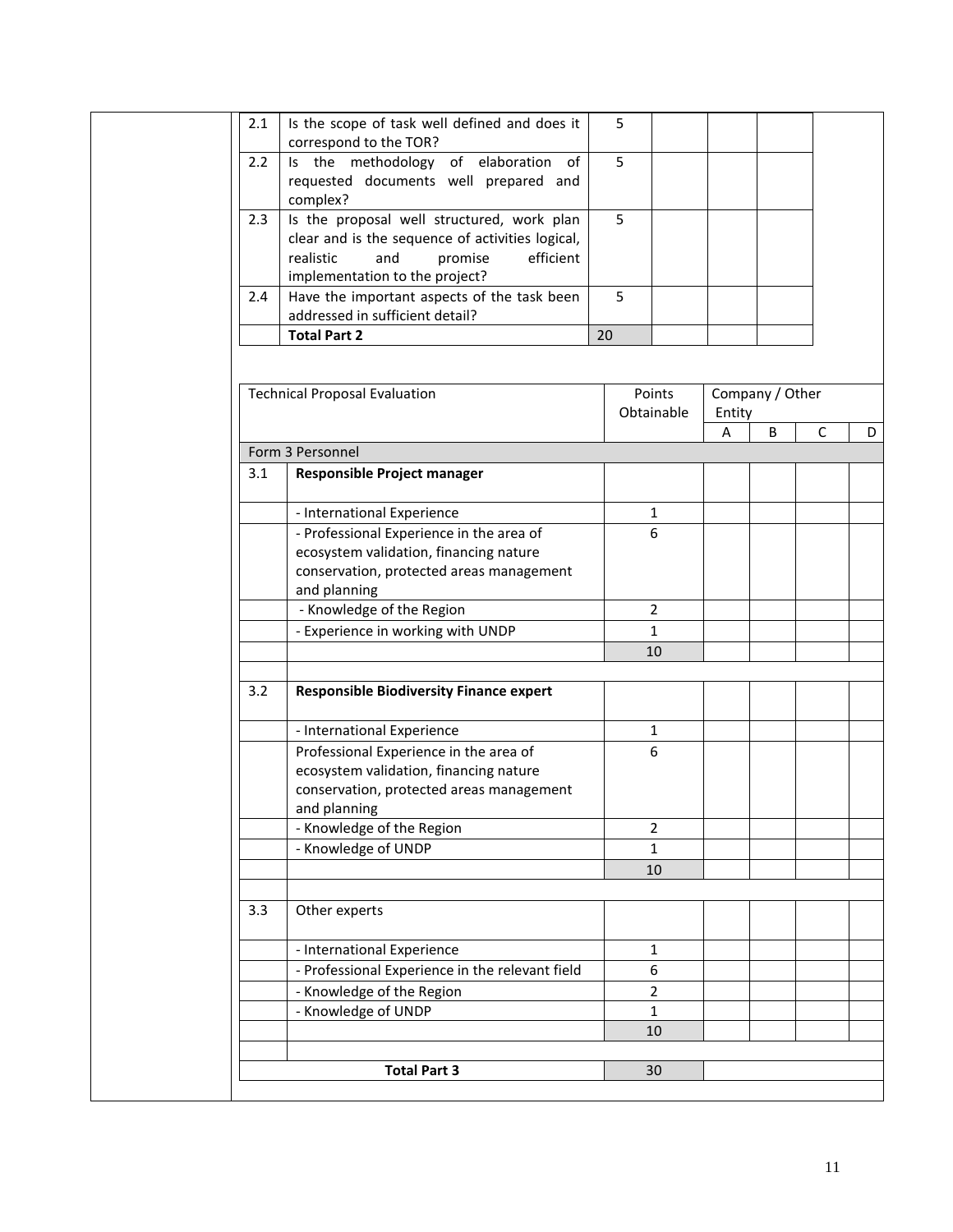| UNDP will award<br>the contract to:    | ⊠ One and only one Service Provider                                                                                                                                                                                      |
|----------------------------------------|--------------------------------------------------------------------------------------------------------------------------------------------------------------------------------------------------------------------------|
| Annexes to this                        | Form for Submission of Proposal (Annex 2)<br>⊠<br>⊠ Form for Submission of Financial Proposal (Annex 3) - THIS MUST BE SUBMITTED IN A                                                                                    |
| <b>RFP</b>                             | <b>SEPARATE ENVELOPE</b>                                                                                                                                                                                                 |
|                                        | General Terms and Conditions / Special Conditions (Annex $4$ ) <sup>1</sup><br>⊠                                                                                                                                         |
|                                        | ⊠ Detailed TOR (Annex 5)                                                                                                                                                                                                 |
|                                        | In addition to one hard copy, please also provide all the information on CD-R. Price offer<br>must be submitted on a separate CD and included in the envelope with the printed price<br>offer.                           |
|                                        | Miloslava Bindasova                                                                                                                                                                                                      |
| <b>Contact Person</b><br>for Inquiries | Procurement Associate<br>milka.bindasova@undp.org                                                                                                                                                                        |
| (Written inquiries<br>only $)^2$       | Any delay in UNDP's response shall be not used as a reason for extending the deadline for<br>submission, unless UNDP determines that such an extension is necessary and<br>communicates a new deadline to the Proposers. |
| Other<br>Information [pls.<br>specify] |                                                                                                                                                                                                                          |

 1 *Service Providers are alerted that non-acceptance of the terms of the General Terms and Conditions (GTC) may be grounds for disqualification from this procurement process. 2 This contact person and address is officially designated by UNDP. If inquiries are sent to other person/s or* 

*address/es, even if they are UNDP staff, UNDP shall have no obligation to respond nor can UNDP confirm that the query was received.*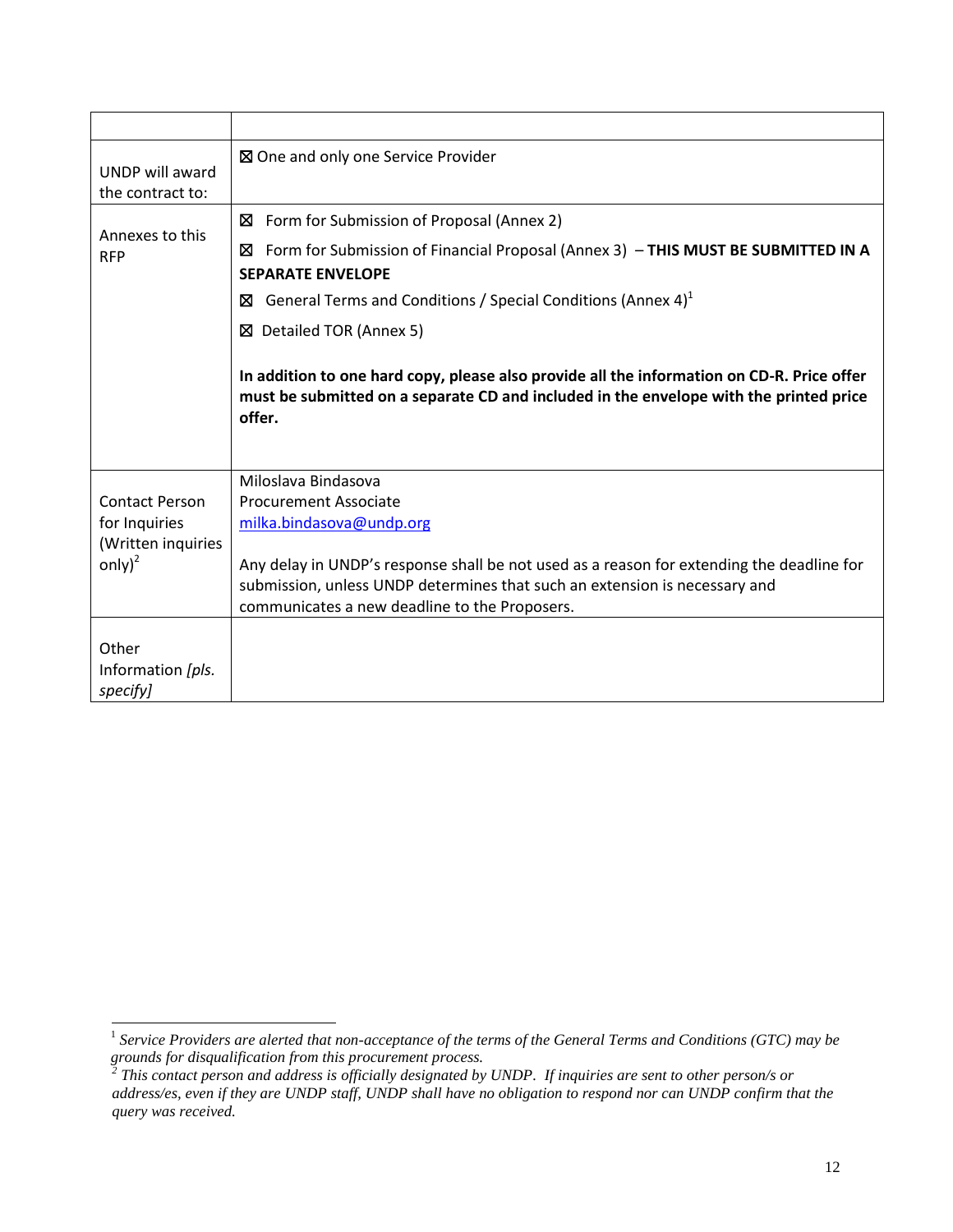**Annex 2**

# **FORM FOR SUBMITTING SERVICE PROVIDER'S PROPOSAL**

*(This Form must be submitted only using the Service Provider's Official Letterhead/Stationery<sup>3</sup> )*

[insert: *Location]*. [insert: *Date]*

To: UNDP, Europe and CIS Bratislava Regional Centre, Grosslingova 35, 811 09 Bratislava, Slovak RepublicDear Sir/Madam:

We, the undersigned, hereby offer to render the following services to UNDP in conformity with the requirements defined in the **2014/05/RFP Transfer of Czech Knowledge: Mapping and Assessment Ecosystems and their Services of Grassland and Forest in Montenegro** dated 2/27/2014 , and all of its attachments, as well as the provisions of the UNDP General Contract Terms and Conditions:

### A. **Qualifications of the Service Provider**

*The Service Provider must describe and explain how and why they are the best entity that can deliver the requirements of UNDP by indicating the following :*

- *a) Profile – describing the nature of business, field of expertise, licenses, certifications, accreditations;*
- *b) Business Licenses – Registration Papers, Tax Payment Certification, etc.*
- *c) Track Record – list of clients for similar services as those required by UNDP, indicating description of contract scope, contract duration, contract value, contact references;*
- *d) Certificates and Accreditation – including Quality Certificates, Patent Registrations, Environmental Sustainability Certificates, etc.*
- *e) Written Self-Declaration that the company is not in the UN Security Council 1267/1989 List, UN Procurement Division List or Other UN Ineligibility List.*

## B. **Proposed Methodology for the Completion of Services**

*The Service Provider must describe how it will address/deliver the demands of the RFP; providing a detailed description of the essential performance characteristics, reporting conditions and quality assurance mechanisms that will be put in place, while demonstrating that the proposed methodology will be appropriate to the local conditions and context of the work.*

### C. **Qualifications of Key Personnel**

*As required by the RFP, the Service Provider must provide:*

 $\overline{a}$ *<sup>3</sup> Official Letterhead/Stationery must indicate contact details – addresses, email, phone and fax numbers – for verification purposes*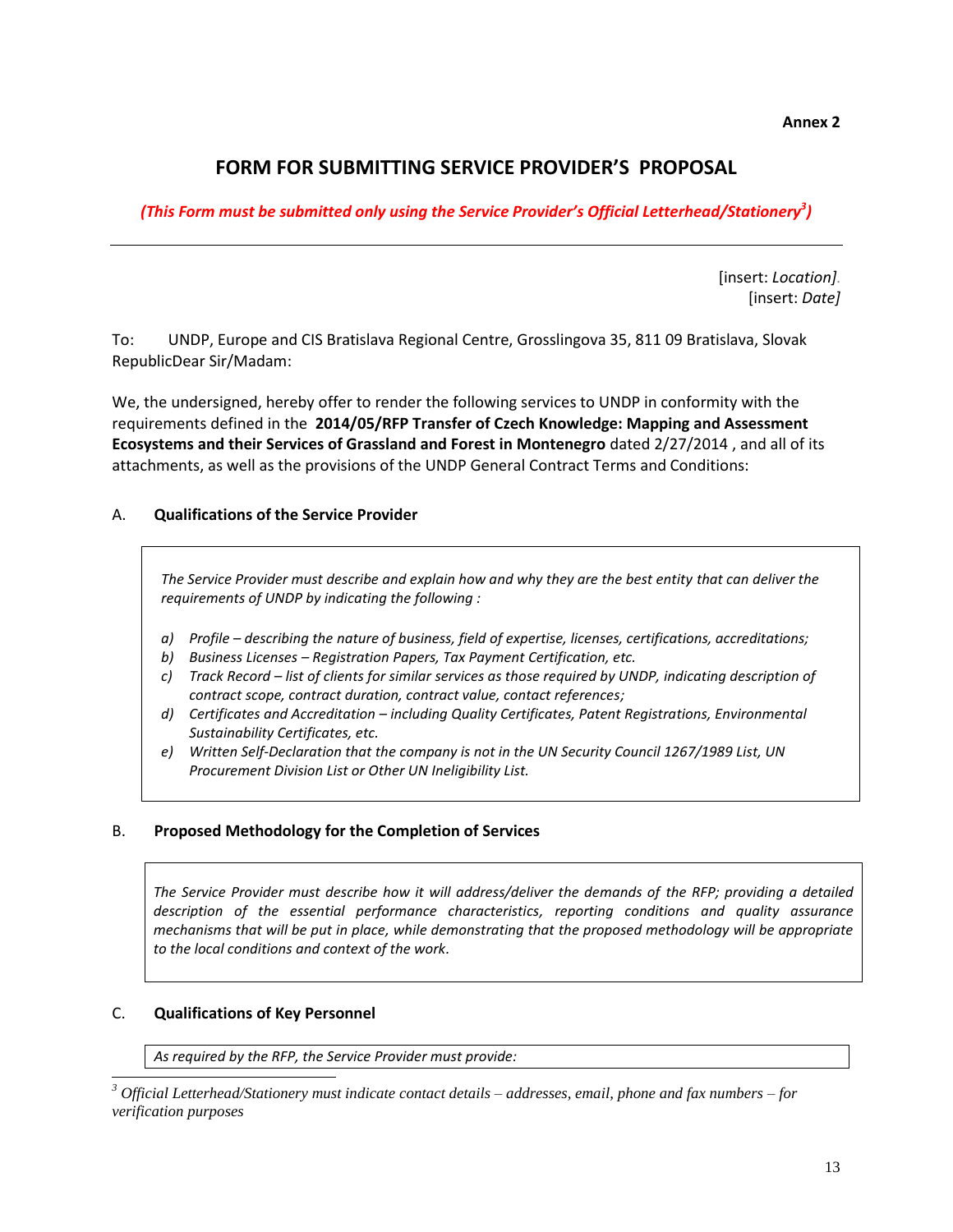- *a) Names and qualifications of the key personnel that will perform the services indicating who is Team Leader, who are supporting, etc.;*
- *b) CVs demonstrating qualifications must be submitted if required by the RFP; and*
- *c) Written confirmation from each personnel that they are available for the entire duration of the contract.*

*[Name and Signature of the Service Provider's Authorized Person] [Designation] [Date]*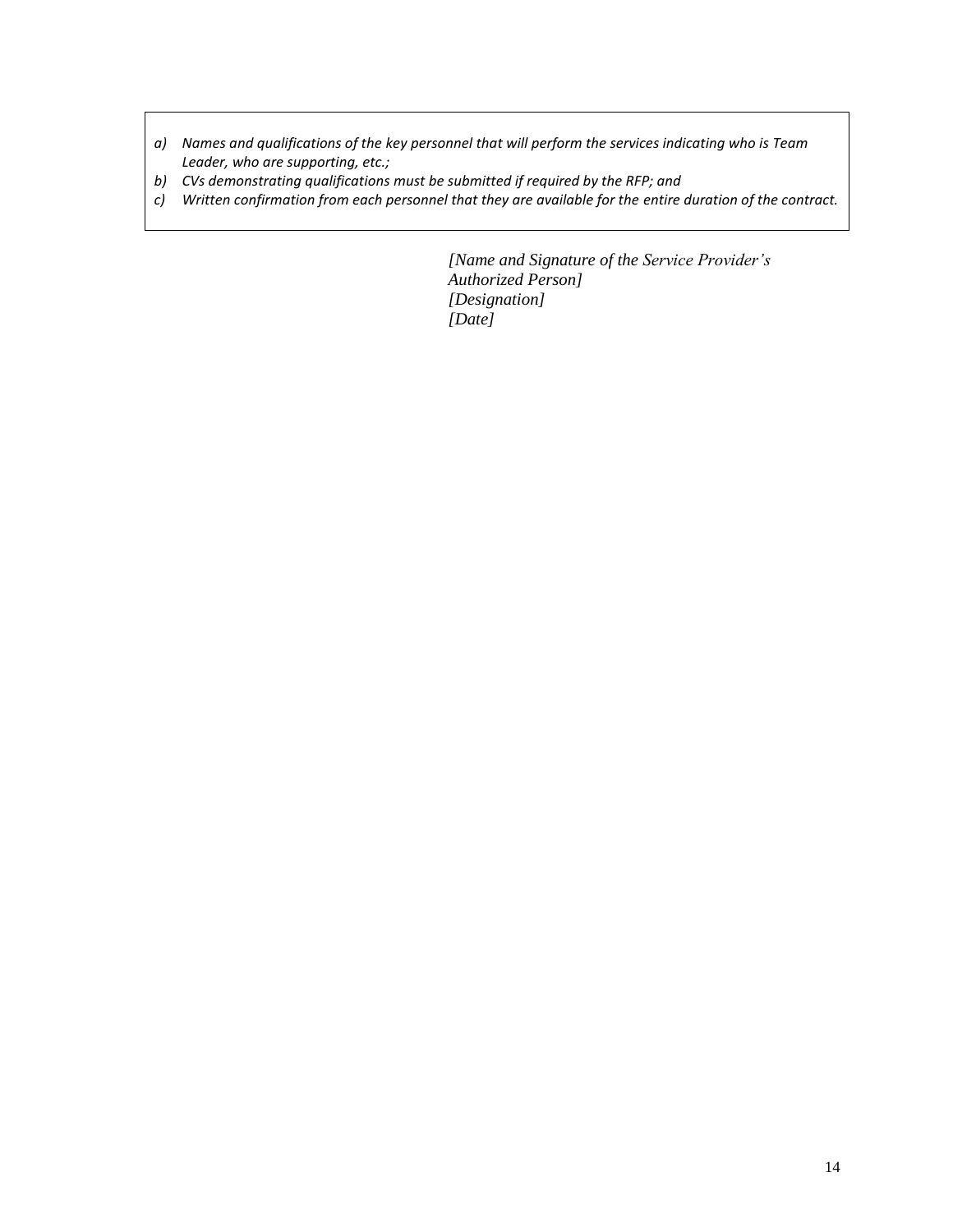# **Annex 4**

# *General Terms and Conditions for Services*

#### **1.0 LEGAL STATUS**:

The Contractor shall be considered as having the legal status of an independent contractor vis-à-vis the United Nations Development Programme (UNDP). The Contractor's personnel and sub-contractors shall not be considered in any respect as being the employees or agents of UNDP or the United Nations.

#### **2.0 SOURCE OF INSTRUCTIONS**:

The Contractor shall neither seek nor accept instructions from any authority external to UNDP in connection with the performance of its services under this Contract. The Contractor shall refrain from any action that may adversely affect UNDP or the United Nations and shall fulfill its commitments with the fullest regard to the interests of UNDP.

#### **3.0 CONTRACTOR'S RESPONSIBILITY FOR EMPLOYEES:**

The Contractor shall be responsible for the professional and technical competence of its employees and will select, for work under this Contract, reliable individuals who will perform effectively in the implementation of this Contract, respect the local customs, and conform to a high standard of moral and ethical conduct.

#### **4.0 ASSIGNMENT:**

The Contractor shall not assign, transfer, pledge or make other disposition of this Contract or any part thereof, or any of the Contractor's rights, claims or obligations under this Contract except with the prior written consent of UNDP.

#### **5.0 SUB-CONTRACTING:**

In the event the Contractor requires the services of sub-contractors, the Contractor shall obtain the prior written approval and clearance of UNDP for all sub-contractors. The approval of UNDP of a subcontractor shall not relieve the Contractor of any of its obligations under this Contract. The terms of any sub-contract shall be subject to and conform to the provisions of this Contract.

#### **6.0 OFFICIALS NOT TO BENEFIT:**

The Contractor warrants that no official of UNDP or the United Nations has received or will be offered by the Contractor any direct or indirect benefit arising from this Contract or the award thereof. The Contractor agrees that breach of this provision is a breach of an essential term of this Contract.

#### **7.0 INDEMNIFICATION**:

The Contractor shall indemnify, hold and save harmless, and defend, at its own expense, UNDP, its officials, agents, servants and employees from and against all suits, claims, demands, and liability of any nature or kind, including their costs and expenses, arising out of acts or omissions of the Contractor, or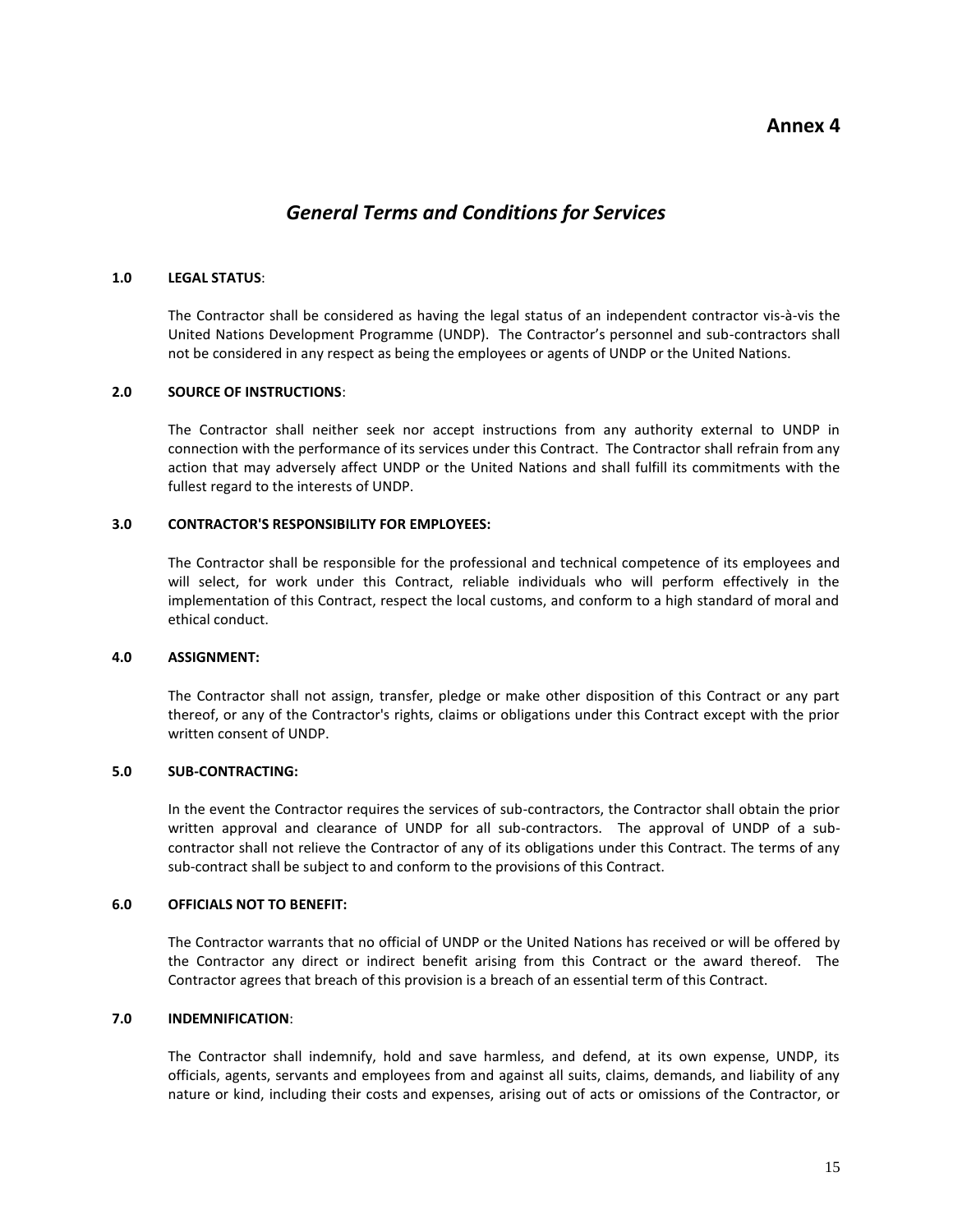the Contractor's employees, officers, agents or sub-contractors, in the performance of this Contract. This provision shall extend, inter alia, to claims and liability in the nature of workmen's compensation, products liability and liability arising out of the use of patented inventions or devices, copyrighted material or other intellectual property by the Contractor, its employees, officers, agents, servants or subcontractors. The obligations under this Article do not lapse upon termination of this Contract.

#### **8.0 INSURANCE AND LIABILITIES TO THIRD PARTIES:**

- **8.1** The Contractor shall provide and thereafter maintain insurance against all risks in respect of its property and any equipment used for the execution of this Contract.
- **8.2** The Contractor shall provide and thereafter maintain all appropriate workmen's compensation insurance, or the equivalent, with respect to its employees to cover claims for personal injury or death in connection with this Contract.
- **8.3** The Contractor shall also provide and thereafter maintain liability insurance in an adequate amount to cover third party claims for death or bodily injury, or loss of or damage to property, arising from or in connection with the provision of services under this Contract or the operation of any vehicles, boats, airplanes or other equipment owned or leased by the Contractor or its agents, servants, employees or sub-contractors performing work or services in connection with this Contract.
- **8.4** Except for the workmen's compensation insurance, the insurance policies under this Article shall:
	- **8.4.1** Name UNDP as additional insured;
	- **8.4.2** Include a waiver of subrogation of the Contractor's rights to the insurance carrier against the UNDP;
	- **8.4.3** Provide that the UNDP shall receive thirty (30) days written notice from the insurers prior to any cancellation or change of coverage.
	- **8.5** The Contractor shall, upon request, provide the UNDP with satisfactory evidence of the insurance required under this Article.

#### **9.0 ENCUMBRANCES/LIENS:**

The Contractor shall not cause or permit any lien, attachment or other encumbrance by any person to be placed on file or to remain on file in any public office or on file with the UNDP against any monies due or to become due for any work done or materials furnished under this Contract, or by reason of any other claim or demand against the Contractor.

#### **10.0 TITLE TO EQUIPMENT:**

Title to any equipment and supplies that may be furnished by UNDP shall rest with UNDP and any such equipment shall be returned to UNDP at the conclusion of this Contract or when no longer needed by the Contractor. Such equipment, when returned to UNDP, shall be in the same condition as when delivered to the Contractor, subject to normal wear and tear. The Contractor shall be liable to compensate UNDP for equipment determined to be damaged or degraded beyond normal wear and tear.

#### **11.0 COPYRIGHT, PATENTS AND OTHER PROPRIETARY RIGHTS:**

**11.1** Except as is otherwise expressly provided in writing in the Contract, the UNDP shall be entitled to all intellectual property and other proprietary rights including, but not limited to, patents, copyrights, and trademarks, with regard to products, processes, inventions, ideas, know-how, or documents and other materials which the Contractor has developed for the UNDP under the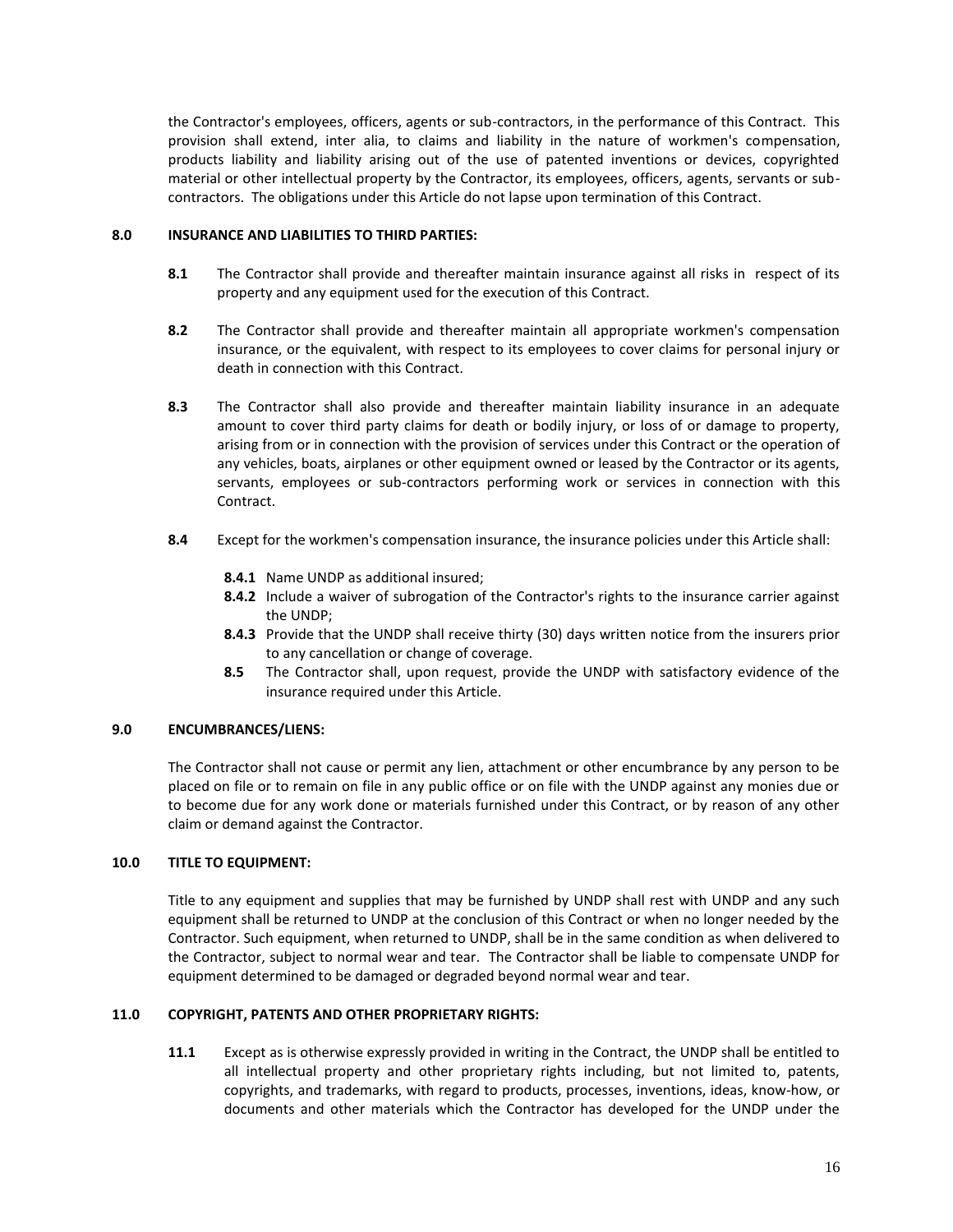Contract and which bear a direct relation to or are produced or prepared or collected in consequence of, or during the course of, the performance of the Contract, and the Contractor acknowledges and agrees that such products, documents and other materials constitute works made for hire for the UNDP.

- **11.2** To the extent that any such intellectual property or other proprietary rights consist of any intellectual property or other proprietary rights of the Contractor: (i) that pre-existed the performance by the Contractor of its obligations under the Contract, or (ii) that the Contractor may develop or acquire, or may have developed or acquired, independently of the performance of its obligations under the Contract, the UNDP does not and shall not claim any ownership interest thereto, and the Contractor grants to the UNDP a perpetual license to use such intellectual property or other proprietary right solely for the purposes of and in accordance with the requirements of the Contract.
- **11.3** At the request of the UNDP; the Contractor shall take all necessary steps, execute all necessary documents and generally assist in securing such proprietary rights and transferring or licensing them to the UNDP in compliance with the requirements of the applicable law and of the Contract.
- **11.4** Subject to the foregoing provisions, all maps, drawings, photographs, mosaics, plans, reports, estimates, recommendations, documents, and all other data compiled by or received by the Contractor under the Contract shall be the property of the UNDP, shall be made available for use or inspection by the UNDP at reasonable times and in reasonable places, shall be treated as confidential, and shall be delivered only to UNDP authorized officials on completion of work under the Contract.

#### **12.0 USE OF NAME, EMBLEM OR OFFICIAL SEAL OF UNDP OR THE UNITED NATIONS:**

The Contractor shall not advertise or otherwise make public the fact that it is a Contractor with UNDP, nor shall the Contractor, in any manner whatsoever use the name, emblem or official seal of UNDP or THE United Nations, or any abbreviation of the name of UNDP or United Nations in connection with its business or otherwise.

#### **13.0 CONFIDENTIAL NATURE OF DOCUMENTS AND INFORMATION:**

Information and data that is considered proprietary by either Party and that is delivered or disclosed by one Party ("Discloser") to the other Party ("Recipient") during the course of performance of the Contract, and that is designated as confidential ("Information"), shall be held in confidence by that Party and shall be handled as follows:

- **13.1** The recipient ("Recipient") of such information shall:
	- **13.1.1** use the same care and discretion to avoid disclosure, publication or dissemination of the Discloser's Information as it uses with its own similar information that it does not wish to disclose, publish or disseminate; and,
	- 13.1.2 use the Discloser's Information solely for the purpose for which it was disclosed.
- **13.2** Provided that the Recipient has a written agreement with the following persons or entities requiring them to treat the Information confidential in accordance with the Contract and this Article 13, the Recipient may disclose Information to:
	- **13.2.1** any other party with the Discloser's prior written consent; and,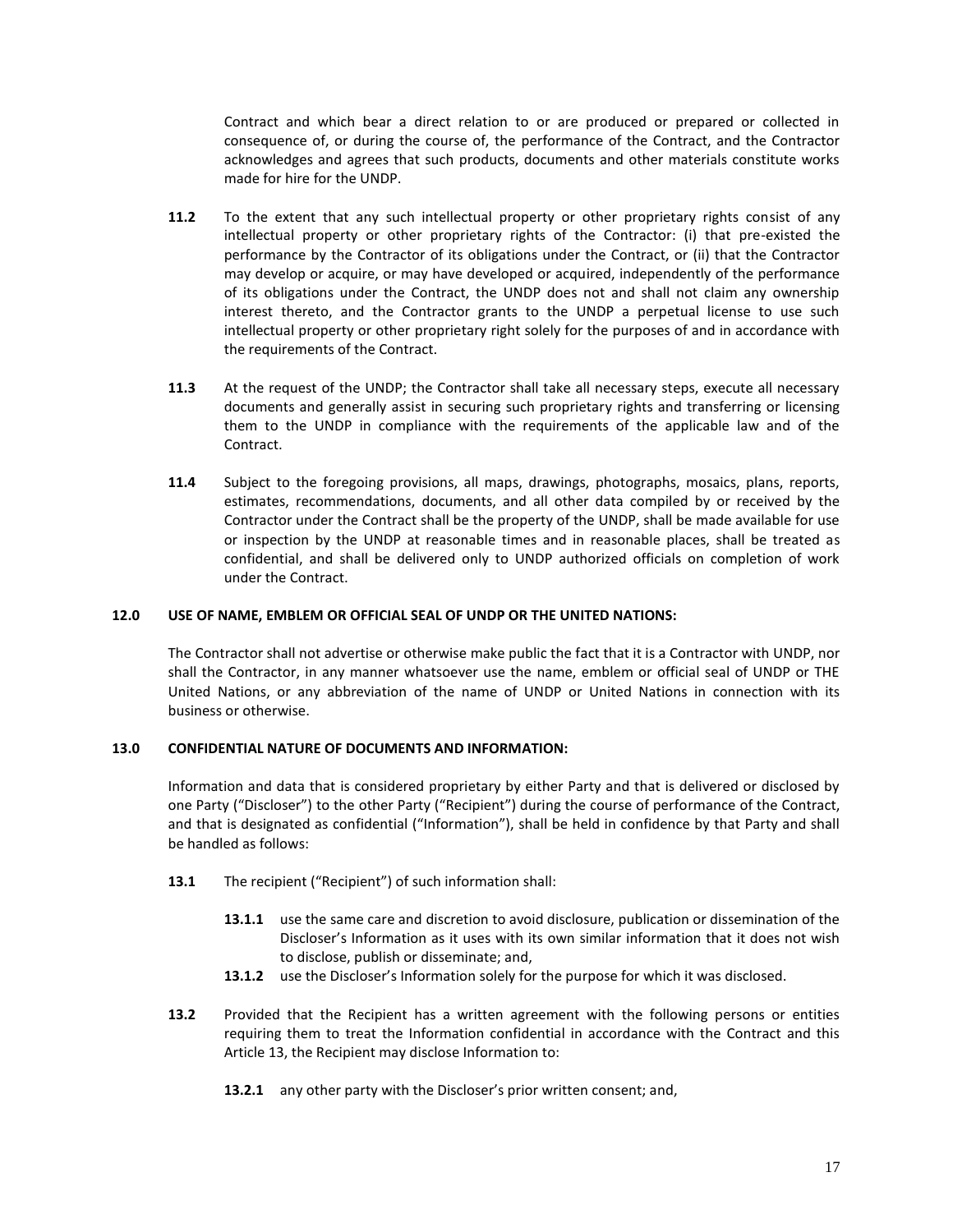**13.2.2** the Recipient's employees, officials, representatives and agents who have a need to know such Information for purposes of performing obligations under the Contract, and employees officials, representatives and agents of any legal entity that it controls controls it, or with which it is under common control, who have a need to know such Information for purposes of performing obligations under the Contract, provided that, for these purposes a controlled legal entity means:

**13.2.2.1** a corporate entity in which the Party owns or otherwise controls, whether directly or indirectly, over fifty percent (50%) of voting shares thereof; or, **13.2.2.2** any entity over which the Party exercises effective managerial control; or, **13.2.2.3** for the UNDP, an affiliated Fund such as UNCDF, UNIFEM and UNV.

- **13.3** The Contractor may disclose Information to the extent required by law, provided that, subject to and without any waiver of the privileges and immunities of the United Nations, the Contractor will give the UNDP sufficient prior notice of a request for the disclosure of Information in order to allow the UNDP to have a reasonable opportunity to take protective measures or such other action as may be appropriate before any such disclosure is made.
- **13.4** The UNDP may disclose Information to the extent as required pursuant to the Charter of the UN, resolutions or regulations of the General Assembly, or rules promulgated by the Secretary-General.
- **13.5** The Recipient shall not be precluded from disclosing Information that is obtained by the Recipient from a third party without restriction, is disclosed by the Discloser to a third party without any obligation of confidentiality, is previously known by the Recipient, or at any time is developed by the Recipient completely independently of any disclosures hereunder.
- **13.6** These obligations and restrictions of confidentiality shall be effective during the term of the Contract, including any extension thereof, and, unless otherwise provided in the Contract, shall remain effective following any termination of the Contract.

#### **14.0 FORCE MAJEURE; OTHER CHANGES IN CONDITIONS**

- **14.1** In the event of and as soon as possible after the occurrence of any cause constituting force majeure, the Contractor shall give notice and full particulars in writing to the UNDP, of such occurrence or change if the Contractor is thereby rendered unable, wholly or in part, to perform its obligations and meet its responsibilities under this Contract. The Contractor shall also notify the UNDP of any other changes in conditions or the occurrence of any event that interferes or threatens to interfere with its performance of this Contract. On receipt of the notice required under this Article, the UNDP shall take such action as, in its sole discretion; it considers to be appropriate or necessary in the circumstances, including the granting to the Contractor of a reasonable extension of time in which to perform its obligations under this Contract.
- **14.2** If the Contractor is rendered permanently unable, wholly, or in part, by reason of force majeure to perform its obligations and meet its responsibilities under this Contract, the UNDP shall have the right to suspend or terminate this Contract on the same terms and conditions as are provided for in Article 15, "Termination", except that the period of notice shall be seven (7) days instead of thirty (30) days.
- **14.3** Force majeure as used in this Article means acts of God, war (whether declared or not), invasion, revolution, insurrection, or other acts of a similar nature or force.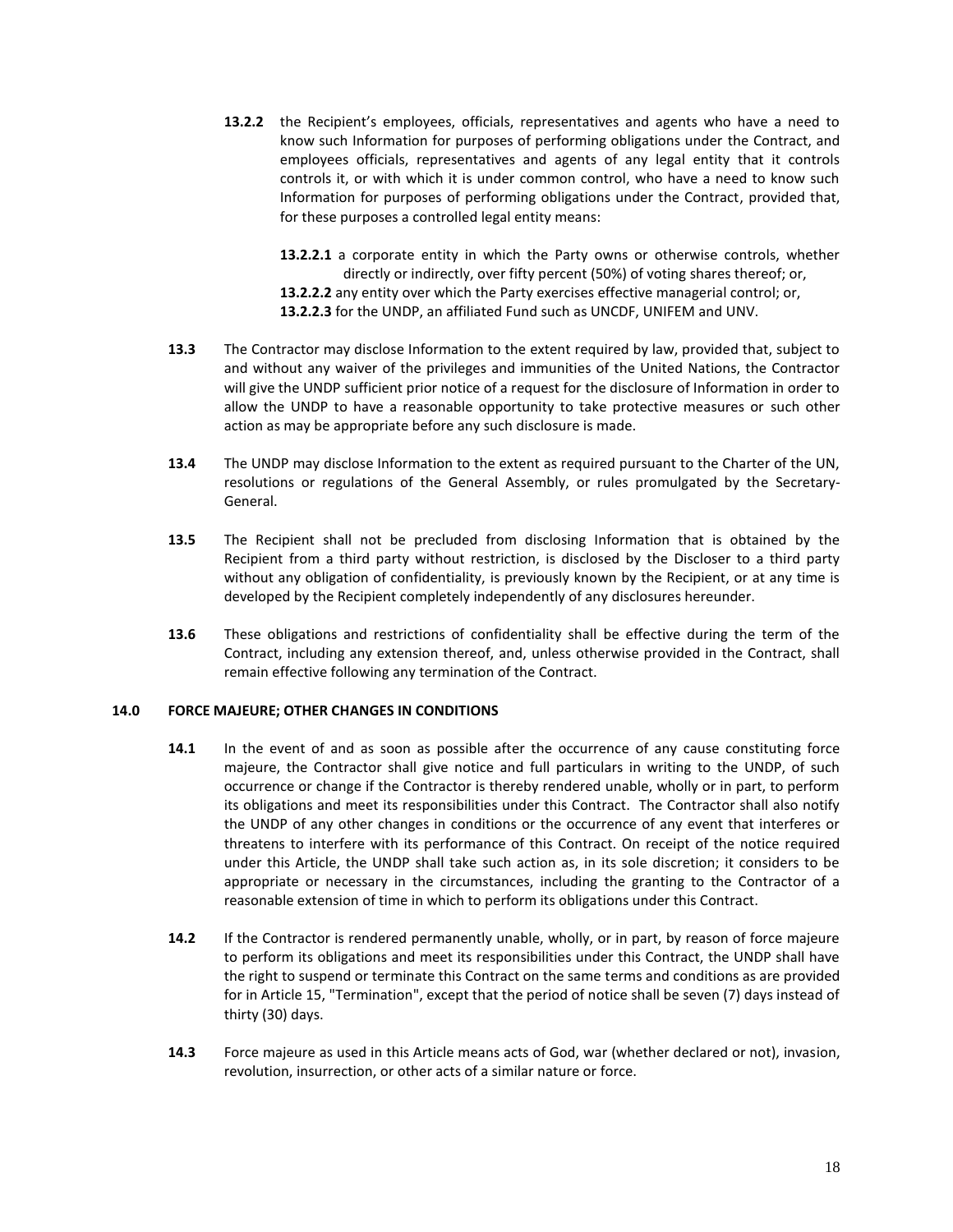**14.4** The Contractor acknowledges and agrees that, with respect to any obligations under the Contract that the Contractor must perform in or for any areas in which the UNDP is engaged in, preparing to engage in, or disengaging from any peacekeeping, humanitarian or similar operations, any delays or failure to perform such obligations arising from or relating to harsh conditions within such areas or to any incidents of civil unrest occurring in such areas shall not, in and of itself, constitute force majeure under the Contract..

#### **15.0 TERMINATION**

- **15.1** Either party may terminate this Contract for cause, in whole or in part, upon thirty (30) days notice, in writing, to the other party. The initiation of arbitral proceedings in accordance with Article 16.2 ("Arbitration"), below, shall not be deemed a termination of this Contract.
- **15.2** UNDP reserves the right to terminate without cause this Contract at any time upon 15 days prior written notice to the Contractor, in which case UNDP shall reimburse the Contractor for all reasonable costs incurred by the Contractor prior to receipt of the notice of termination.
- **15.3** In the event of any termination by UNDP under this Article, no payment shall be due from UNDP to the Contractor except for work and services satisfactorily performed in conformity with the express terms of this Contract.
- **15.4** Should the Contractor be adjudged bankrupt, or be liquidated or become insolvent, or should the Contractor make an assignment for the benefit of its creditors, or should a Receiver be appointed on account of the insolvency of the Contractor, the UNDP may, without prejudice to any other right or remedy it may have under the terms of these conditions, terminate this Contract forthwith. The Contractor shall immediately inform the UNDP of the occurrence of any of the above events.

#### **16.0 SETTLEMENT OF DISPUTES**

- **16.1 Amicable Settlement**: The Parties shall use their best efforts to settle amicably any dispute, controversy or claim arising out of this Contract or the breach, termination or invalidity thereof. Where the parties wish to seek such an amicable settlement through conciliation, the conciliation shall take place in accordance with the UNCITRAL Conciliation Rules then obtaining, or according to such other procedure as may be agreed between the parties.
- **16.2 Arbitration:** Any dispute, controversy, or claim between the Parties arising out of the Contract or the breach, termination, or invalidity thereof, unless settled amicably under Article 16.1, above, within sixty (60) days after receipt by one Party of the other Party's written request for such amicable settlement, shall be referred by either Party to arbitration in accordance with the UNCITRAL Arbitration Rules then obtaining. The decisions of the arbitral tribunal shall be based on general principles of international commercial law. For all evidentiary questions, the arbitral tribunal shall be guided by the Supplementary Rules Governing the Presentation and Reception of Evidence in International Commercial Arbitration of the International Bar Association, 28 May 1983 edition. The arbitral tribunal shall be empowered to order the return or destruction of goods or any property, whether tangible or intangible, or of any confidential information provided under the Contract, order the termination of the Contract, or order that any other protective measures be taken with respect to the goods, services or any other property, whether tangible or intangible, or of any confidential information provided under the Contract, as appropriate, all in accordance with the authority of the arbitral tribunal pursuant to Article 26 ("Interim Measures of Protection") and Article 32 ("Form and Effect of the Award") of the UNCITRAL Arbitration Rules. The arbitral tribunal shall have no authority to award punitive damages. In addition, unless otherwise expressly provided in the Contract, the arbitral tribunal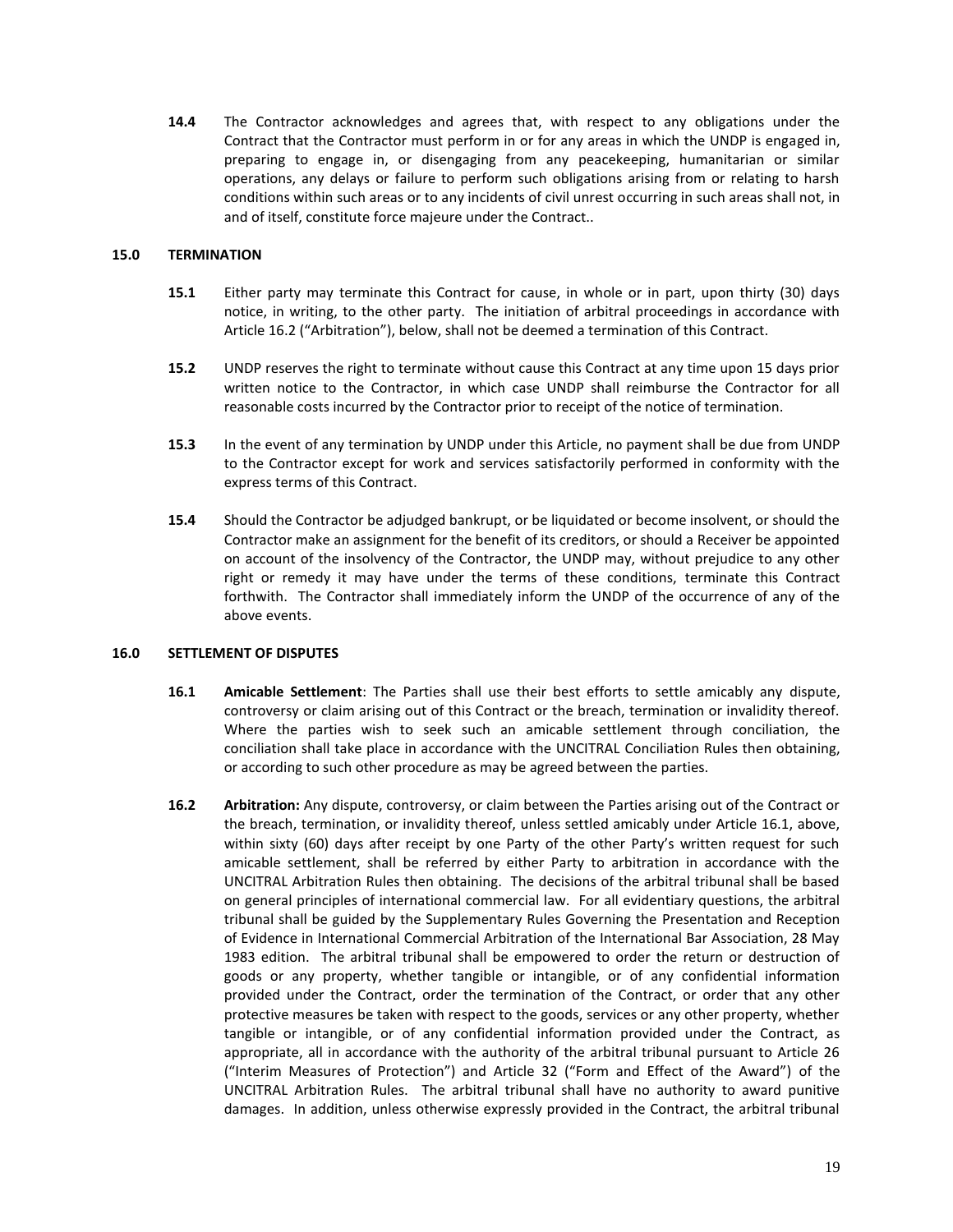shall have no authority to award interest in excess of the London Inter-Bank Offered Rate ("LIBOR") then prevailing, and any such interest shall be simple interest only. The Parties shall be bound by any arbitration award rendered as a result of such arbitration as the final adjudication of any such dispute, controversy, or claim.

#### **17.0 PRIVILEGES AND IMMUNITIES**:

Nothing in or relating to this Contract shall be deemed a waiver, express or implied, of any of the privileges and immunities of the United Nations, including its subsidiary organs.

#### **18.0 TAX EXEMPTION**

- **18.1** Section 7 of the Convention on the Privileges and Immunities of the United Nations provides, inter-alia that the United Nations, including its subsidiary organs, is exempt from all direct taxes, except charges for public utility services, and is exempt from customs duties and charges of a similar nature in respect of articles imported or exported for its official use. In the event any governmental authority refuses to recognize the United Nations exemption from such taxes, duties or charges, the Contractor shall immediately consult with the UNDP to determine a mutually acceptable procedure.
- **18.2** Accordingly, the Contractor authorizes UNDP to deduct from the Contractor's invoice any amount representing such taxes, duties or charges, unless the Contractor has consulted with the UNDP before the payment thereof and the UNDP has, in each instance, specifically authorized the Contractor to pay such taxes, duties or charges under protest. In that event, the Contractor shall provide the UNDP with written evidence that payment of such taxes, duties or charges has been made and appropriately authorized.

#### **19.0 CHILD LABOUR**

- **19.1** The Contractor represents and warrants that neither it, nor any of its suppliers is engaged in any practice inconsistent with the rights set forth in the Convention on the Rights of the Child, including Article 32 thereof, which, inter alia, requires that a child shall be protected from performing any work that is likely to be hazardous or to interfere with the child's education, or to be harmful to the child's health or physical mental, spiritual, moral or social development.
- **19.2** Any breach of this representation and warranty shall entitle UNDP to terminate this Contract immediately upon notice to the Contractor, at no cost to UNDP.

#### **20.0 MINES:**

- **20.1** The Contractor represents and warrants that neither it nor any of its suppliers is actively and directly engaged in patent activities, development, assembly, production, trade or manufacture of mines or in such activities in respect of components primarily utilized in the manufacture of Mines. The term "Mines" means those devices defined in Article 2, Paragraphs 1, 4 and 5 of Protocol II annexed to the Convention on Prohibitions and Restrictions on the Use of Certain Conventional Weapons Which May Be Deemed to Be Excessively Injurious or to Have Indiscriminate Effects of 1980.
- **20.2** Any breach of this representation and warranty shall entitle UNDP to terminate this Contract immediately upon notice to the Contractor, without any liability for termination charges or any other liability of any kind of UNDP.